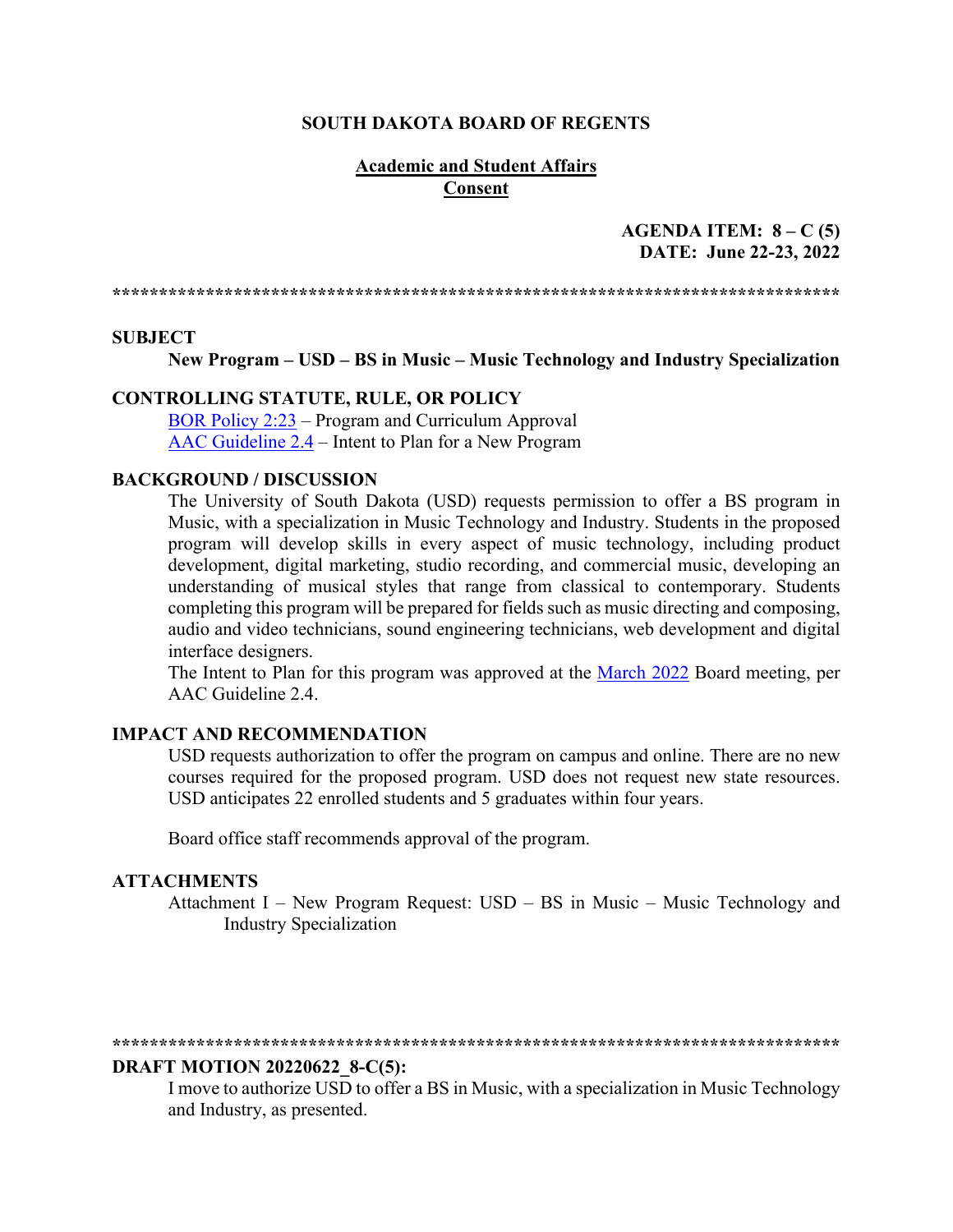

### **SOUTH DAKOTA BOARD OF REGENTS** ACADEMIC AFFAIRS FORMS

# New Undergraduate Degree Program

| <b>UNIVERSITY:</b>                      | <b>USD</b>                               |
|-----------------------------------------|------------------------------------------|
| <b>MAJOR:</b>                           | <b>Music major with Music Technology</b> |
|                                         | and Industry specialization              |
| <b>EXISTING OR NEW MAJOR(S):</b>        | <b>New</b>                               |
| <b>DEGREE:</b>                          | <b>Bachelor of Science</b>               |
| <b>EXISTING OR NEW DEGREE(S):</b>       | <b>Existing</b>                          |
| <b>INTENDED DATE OF IMPLEMENTATION:</b> | <b>Fall 2023</b>                         |
| <b>PROPOSED CIP CODE:</b>               | 50.0913                                  |
| <b>SPECIALIZATIONS:</b>                 | <b>Music Technology and Industry</b>     |
| IS A SPECIALIZATION REQUIRED (Y/N):     | Yes                                      |
| DATE OF INTENT TO PLAN APPROVAL:        | 3/30/2022                                |
| <b>UNIVERSITY DEPARTMENT:</b>           | <b>Music</b>                             |
| <b>BANNER DEPARTMENT CODE:</b>          | <b>UMUS</b>                              |
| <b>UNIVERSITY DIVISION:</b>             | <b>College of Fine Arts</b>              |
| <b>BANNER DIVISION CODE:</b>            |                                          |

| $\overline{X}$ | Please check this box to confirm that (place an "X" in the left box):                                                                                                                  |
|----------------|----------------------------------------------------------------------------------------------------------------------------------------------------------------------------------------|
|                | • The individual preparing this request has read $\triangle AC$ Guideline 2:9, which pertains to new                                                                                   |
|                | undergraduate degree program requests, and that this request meets the requirements<br>outlined in the guidelines.                                                                     |
|                | • This request will not be posted to the university website for review of the Academic Affairs<br>Committee until it is approved by the Executive Director and Chief Academic Officer. |

### **University Approval**

*To the Board of Regents and the Executive Director: I certify that I have read this proposal, that I believe it to be accurate, and that it has been evaluated and approved as provided by university policy.*

President of the University Date

Note: In the responses below, references to external sources, including data sources, should be documented with a footnote (including web addresses where applicable).

**1. What is the nature/purpose of the proposed program? Please include a brief (1-2 sentence) description of the academic field in this program.**

The Music BS with Music Technology and Industry specialization program will prepare students to be successful professionals in the fields of music technology and music industry. These fields are listed within the Music, General (CIP code 50.0901), and include web developers and digital interface designers, music directors and composers, audio and video technicians, and sound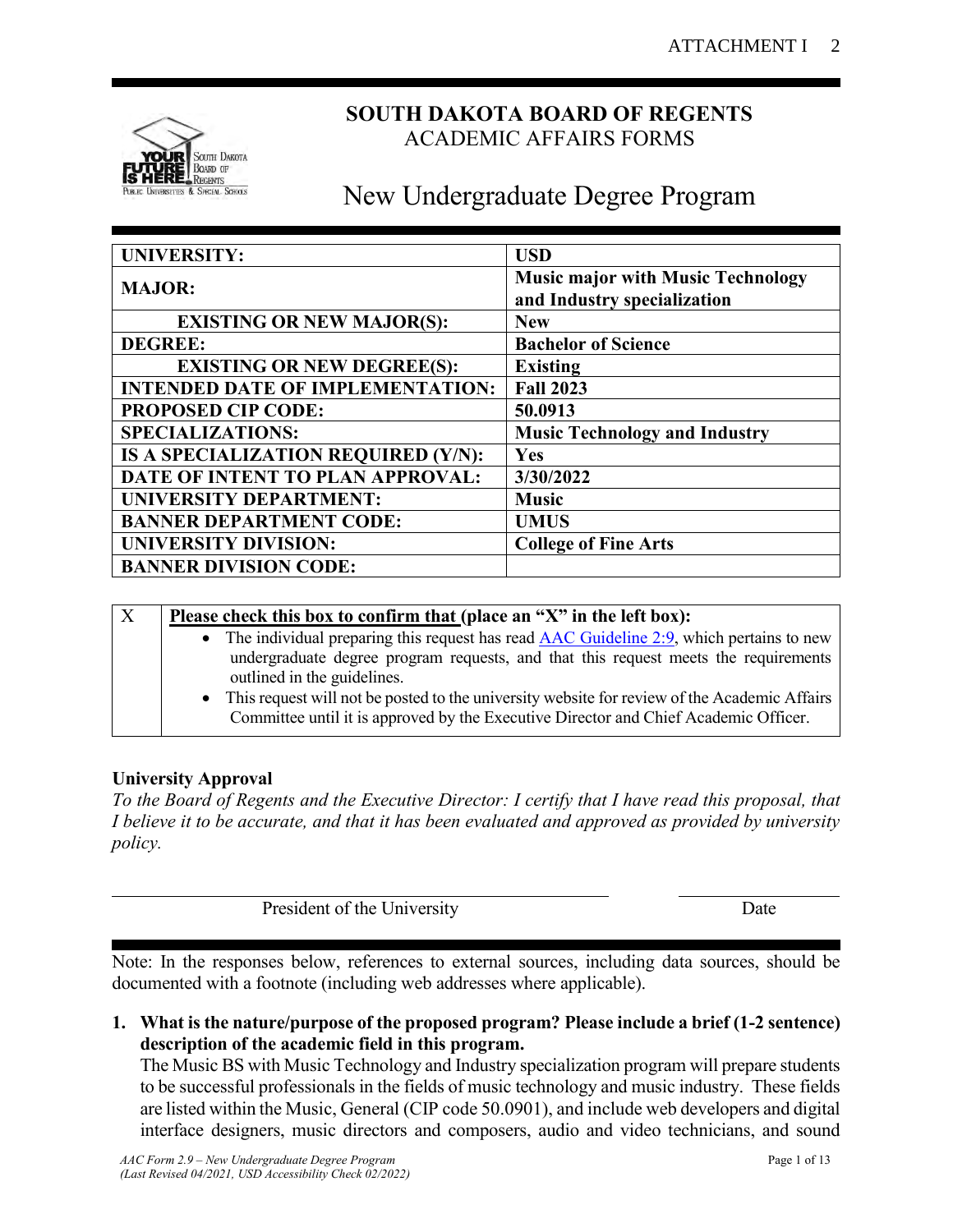engineering technicians. Students will receive a solid foundation in music, music technology, music industry, and the liberal arts as they prepare for a career in fields like sound recording, music production, electronic music, and design. Curriculum in the music technology and industry program reflects the need for a blend of music and technology in today's professional world. Students will develop skills in every aspect of music technology from product development to digital marketing to studio recording to commercial music. They will develop an understanding of musical styles that range from classical to contemporary music. The major is suitable for students with a variety of academic and musical backgrounds. Students will develop musical knowledge and the ability to use a variety of technical and digital tools. They will also develop problem-solving, troubleshooting and communication skills.

### **2. How does the proposed program relate to the university's mission and strategic plan, and to the current Board of Regents Strategic Plan 2014-2020?**

The University of South Dakota's mission, as provided in BOR Policy 1:10:1, and SDCL 13- 57-1 includes:

*The legislature established The University of South Dakota as the liberal arts university to meet the needs of the State and region by providing undergraduate and graduate programs in the liberal arts and sciences, and professional education in business, education, fine arts, law, and medicine, and other courses or programs as the Board of Regents may determine. (SDCL 13-57-1)*

USD is South Dakota's flagship institution for Fine Arts. It is the only regental university that offers the bachelor and master of music degrees. The Music BS with Music Technology and Industry specialization degree will further enhance the professional offerings in music and better prepare graduates for careers that utilize the ever-expanding world of technology. This program will enable the Fine Arts to evolve to meet changing workforce demands and will provide outstanding, cutting edge education in music.

### **3. Describe the workforce demand for graduates of the program, including national demand and demand within South Dakota.**

*Provide data and examples; data sources may include but are not limited to the South Dakota Department of Labor, the US Bureau of Labor Statistics, Regental system dashboards, etc. Please cite any sources in a footnote.*

EMSI data from the SDBOR Program Demand Gap Analysis Report indicate a need for this program. Table 3.1 lists programs with a significant gap or surplus. The data for Music, General (CIP code 50.0901) indicate an annual gap between openings and completions of  $27<sup>1</sup>$ Many of the categories within this CIP Code rely implicitly or explicitly on technological knowledge.<sup>2</sup> These categories include web developers and digital interface designers, music directors and composers, audio and video technicians, and sound engineering technicians. EMSI data indicate that fields related to music technology are projected to grow. For example, the category "Performing Arts, Spectator Sports, & Related Industries" is projected to grow by 18.3% by 2030<sup>3</sup> and the category "Music Directors & Composers" is projected to grow by 14% by  $2030.<sup>4</sup>$ 

 $\overline{a}$ 

<sup>&</sup>lt;sup>1</sup> SDBOR Program Demand Gap Analysis Report, p. 40

<sup>2</sup> SDBOR Program Demand Gap Analysis Report: Supporting Appendices, p 74 (p. 153 of .pdf)

<sup>3</sup> SDBOR Program Demand Gap Analysis Report: Supporting Appendices, p. 12 (p. 91 of .pdf)

<sup>4</sup> SDBOR Program Demand Gap Analysis Report: Supporting Appendices, p. 106 (p. 185 of .pdf)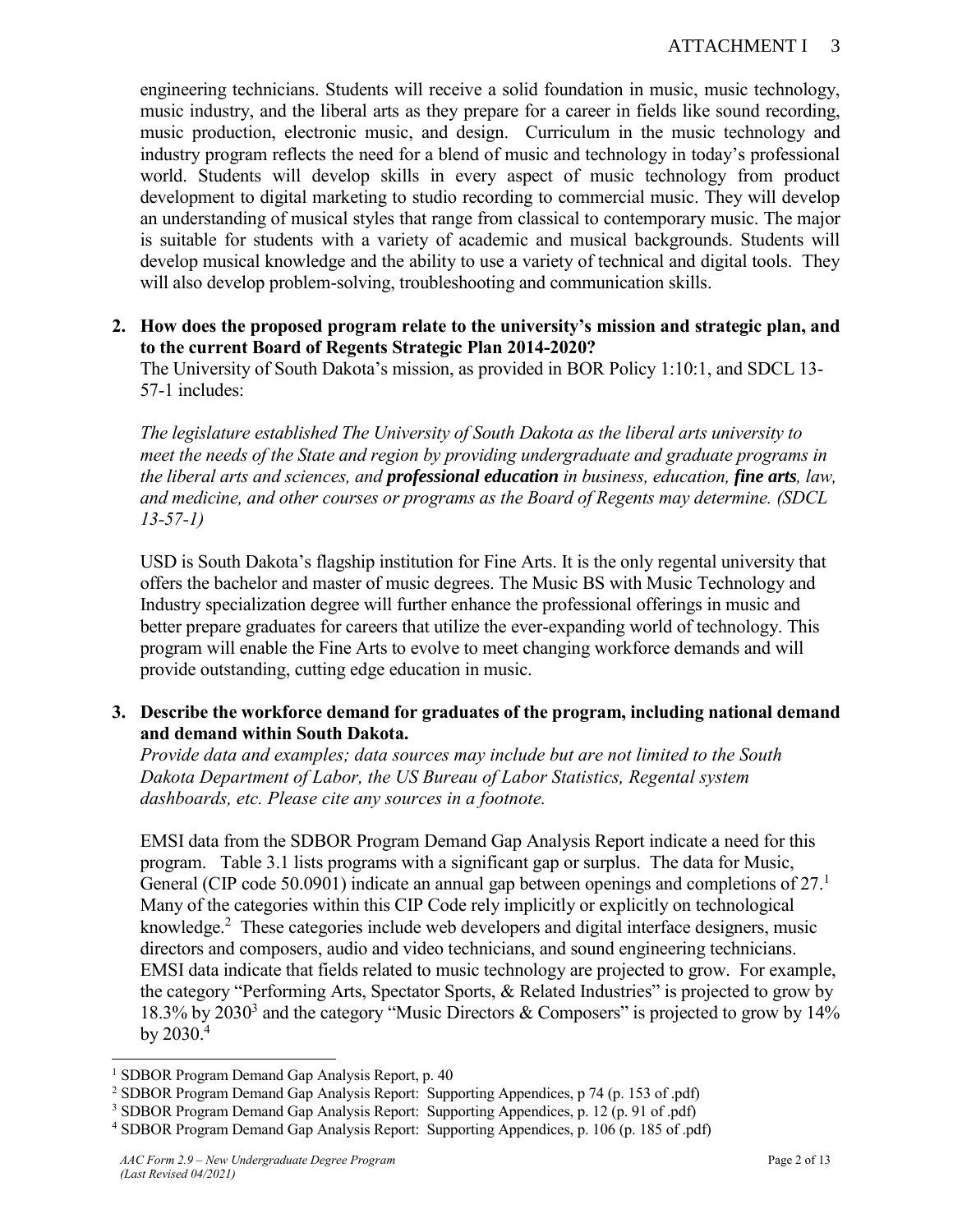Statewide South Dakota Employment Projections by Industry<sup>5</sup> indicate that long-term employment projections are expected to increase in areas where a music technology degree would be viable, including the following (parenthesized number is the NAICS Code):

- Museums, Historical Sites, and Similar Institutions (712): 20.6% projected growth
- Performing Arts, Spectator Sports, and Related Industries (711): 12.6% projected growth
- Sporting Goods, Hobby, Book, and Music Stores (451): 10.8% projected growth
- Motion Picture and Sound Recording Industries (512): 5.6% projected growth
- Amusement, Gambling, and Recreation Industries (713): 5.2% projected growth
- Religious, Grantmaking, Civic, Professional, and Similar Organizations (813): 2.4% projected growth

Statewide South Dakota Employment Projections by Occupation<sup>6</sup> indicate that long-term employment projections are expected to increase in areas where a music technology degree would be viable, including the following (parenthesized number is the SOC Code):

- Audio and Visual Equipment Technicians (27-4011): 16.9% projected growth
- Web Developers (15-1134): 13.7% projected growth
- Advertising, Marketing, Promotions, Public Relations, and Sales Managers (11-2000): 10.5% projected growth
- Meeting, Convention and Event Planners (13-1121): 9.5% projected growth
- Religious Workers (21-2000): 7.9% projected growth
- Entertainers and Performers, Sports and Related Workers (27-2000): 6.5% projected growth
- Arts, Design, Entertainment, Sports, and Media Occupations (27-0000): 3.5% projected growth
- Media and Communication Workers (27-3000): 2.6% projected growth

The US Bureau of Labor Statistics<sup>7</sup> data indicate that national long-term employment projections are expected to increase in areas where a music technology degree would be viable, including the following:

- Broadcast, Sound, and Video Technicians  $(21\%$  projected growth)<sup>8</sup>
- Film and Video Editors and Camera Operators  $(29\%$  projected growth)<sup>9</sup>
- Music Directors and Composers  $(6\%$  projected growth $)^{10}$

The explosion in streaming services and digital entertainment experienced during the past ten years and magnified by COVID have indicated that long-term forecasts for growth are indeed valid. $11$ 

<sup>9</sup> <https://www.bls.gov/ooh/media-and-communication/film-and-video-editors-and-camera-operators.htm>

 $\overline{a}$ 

<sup>&</sup>lt;sup>5</sup> SD Department of Labor Market Information [\(https://dlr.sd.gov/lmic/menu\\_projections\\_industry\\_statewide.aspx\)](https://dlr.sd.gov/lmic/menu_projections_industry_statewide.aspx)

<sup>&</sup>lt;sup>6</sup> SD Department of Labor Market Information ([\(https://dlr.sd.gov/lmic/menu\\_projections\\_occupation\\_statewide.aspx\)](https://dlr.sd.gov/lmic/menu_projections_occupation_statewide.aspx) <sup>7</sup> <https://www.bls.gov/ooh/arts-and-design/home.htm>

<sup>8</sup> <https://www.bls.gov/ooh/media-and-communication/broadcast-and-sound-engineering-technicians.htm>

<sup>&</sup>lt;sup>10</sup> <https://www.bls.gov/ooh/entertainment-and-sports/music-directors-and-composers.htm>

<sup>&</sup>lt;sup>11</sup>See, for example<https://www.grandviewresearch.com/industry-analysis/music-streaming-market>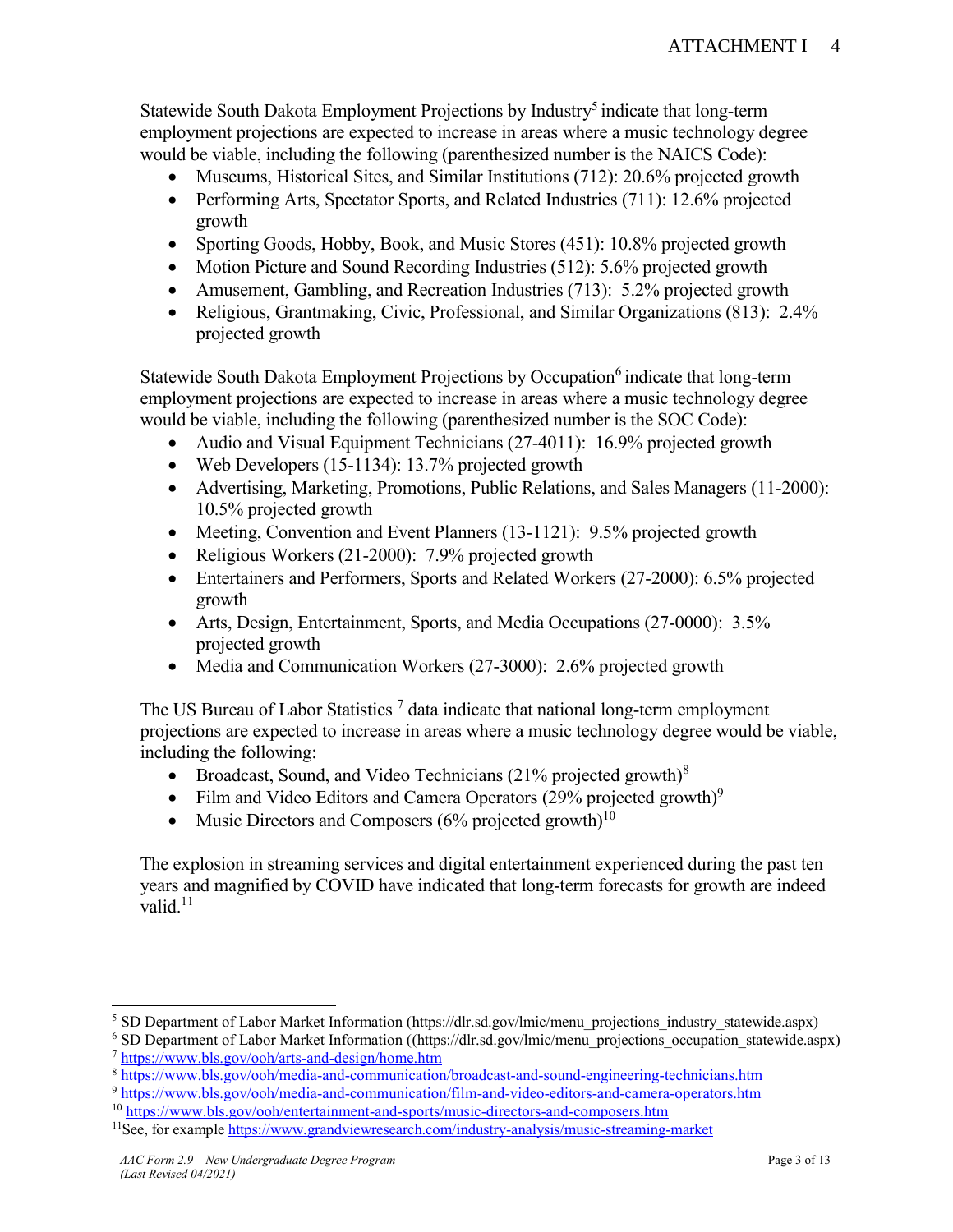Business leaders in the state and region indicate that there is a need for this program. Craig Baltzer, Executive Director of The Monument in Rapid City, states the following in his letter of support:

On the music production side of the major, we currently employ one production manager and two production techs, all of which need education/experience in the areas that you described. Currently, if we were to replace one of these positions we know we would have to hire from outside the state or hire and train them up ourselves, as we have always done. It is difficult to find people with the education and/or experience that we need in South Dakota. . . . . It seems to me the field of production, commercialization and technology is a fast growing and constantly changing in tech development. I would only expect further growth and demand in these areas. I personally feel that our region is already behind. . . . I support any effort to increase regional music, video, and lighting techs and the businesses that go with it. $12$ 

Letters of support are attached as Appendix C. They include the following:

- Craig Baltzer, Executive Director, The Monument, Rapid City
- Chris Fickel, Worship Pastor, Celebrate Community Church, Sioux Falls
- Don Langlie, President, Popplers Music, Inc., Grand Forks, ND/Sioux Falls
- Tim Savona, General Manager, Tyson Events Center, Sioux City IA

There is a demonstrated need for this program within this region, and data indicate that demand for this program will continue to increase.

### **4. How will the proposed program benefit students?**

Technological advances in the last 10 to 15 years have given everyone the ability to manipulate music, from professional studios to children with personal devises. But when students come to college to major in music, there is often a disconnect between the "classic" music education and what they would like to pursue as a career within the music industry. The music technology and industry specialization provides students with 1) a solid foundation in music performance, history and theory; and 2) the opportunity to develop significant technological skills in production, design, business and marketing. In short, the proposed Music Technology and Industry curriculum will enable students to learn the vocabulary, principles, and skills necessary to perform the work of a music technology and industry professional.

There are only two programs of this type in the region: one at the University of Northern Iowa, and one at Montana State University. There are no institutions within the states of South Dakota, North Dakota, Minnesota, Wyoming, or Nebraska that offer a similar program. Given the demand indicated above, this program will benefit students who wish to go into this field and remain in our region.

DSU has a Specialization in Digital Sound Design as part of their B.S. in Digital Arts and Design. There are a few topic areas that overlap between their degree and ours, but the programs are significantly different in both focus and curriculum. Broadly speaking, DSU's specialization is focused on technical hardware and the coding process, while our program is a liberal arts-based professional degree in music, accredited by NASM, that that contains a business and industry focus that the DSU program completely lacks.

 $\overline{a}$  $12$  Letter is attached as Appendix B.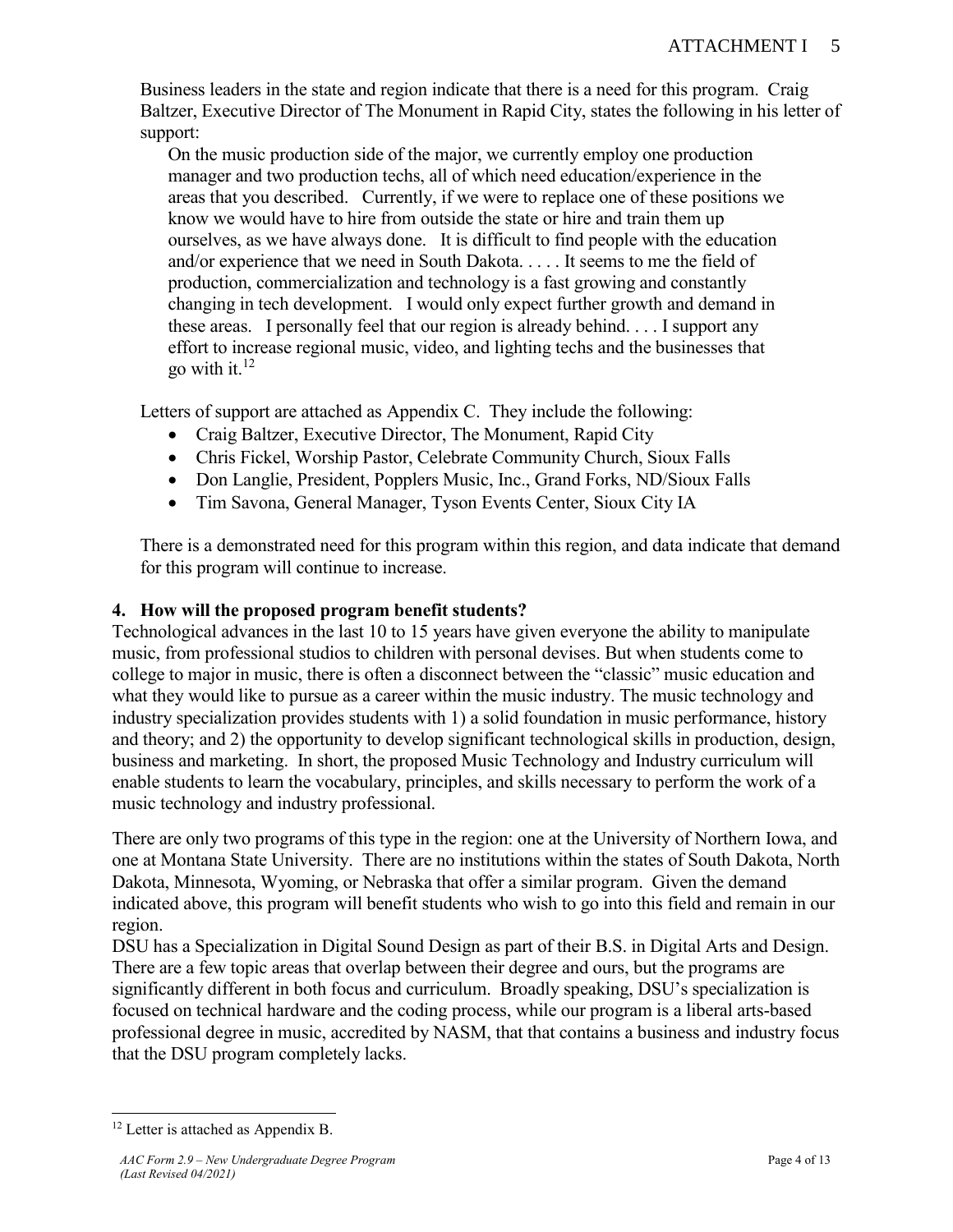Specific Differences:

- 1. Accreditation:
	- a. DSU: Not a professional music degree, not accredited
	- b. USD: Professional music degree accredited by NASM
- 2. Outcomes: The learning outcomes show specific differences between the programs.<sup>13</sup> USD outcomes are aligned directly with NASM standards for this degree. Italicized areas are unique to each of the programs.
	- a. DSU: Fluidity with industry *Digital Audio Workstation (DAWs), computer sciences*, and recording technologies are essential for success in the sound design and music industry. Furthermore, you'll create *audio for technology, animation, game design*, advertising, and more."
	- b. USD: The major will combine *traditional music training with two cross-curricular areas of study: Production & Design, and Business & Marketing. The flexible curriculum will provide the student with a well-rounded liberal arts education. The coursework includes skill development in areas such as electronic music,* audio production and sound design, and *provides students with a foundation in music theory, music history, finance and accounting, and marketing.*
- 3. Curriculum: The curriculum is reflective of the outcomes above. Graduates of our program must meet standards set by our accrediting body, NASM. The USD curriculum ensures that students reach a high level of musical proficiency on their applied instrument, and has far more rigorous requirements for applied lessons, ensemble participation, music history, and music theory. Students must also fulfill professional requirements such as piano proficiency and recital attendance.
	- a. Number of credits in Music courses required:
		- i. DSU: 13-16
		- ii. USD: 46
	- b. Number of credits required in coding and computer hardware:
		- i. DSU: 15 (CSC105, CIS123/CIS130/CSC150, CSC163, CSC274, CSC374)
		- ii. USD: 0
	- c. Number of business and marketing courses required:
		- i. DSU: 0
		- ii. USD: 3-15

The USD major will combine traditional music training with two cross-curricular areas of study: Production & Design, and Business & Marketing. The flexible curriculum will provide the student with a well-rounded liberal arts education. The coursework includes skill development in areas such as electronic music, audio production and sound design, and provides students with a foundation in music theory, music history, finance and accounting, and marketing.

Salaries for careers associated with areas where a music technology degree would be viable include the following, based on the US Bureau of Labor Statistics data, 2020 median pay:<sup>14</sup>

- Broadcast, Sound, and Video Technicians: \$50,000<sup>15</sup>
- Film and Video Editors and Camera Operators: \$61,900<sup>16</sup>
- Music Directors and Composers:  $$52,250^{17}$

 $\overline{a}$ <sup>13</sup> <https://dsu.edu/programs/digital-sound-design-bs.html>

<sup>14</sup> <https://www.bls.gov/ooh/arts-and-design/home.htm>

<sup>&</sup>lt;sup>15</sup> <https://www.bls.gov/ooh/media-and-communication/broadcast-and-sound-engineering-technicians.htm>

<sup>16</sup> <https://www.bls.gov/ooh/media-and-communication/film-and-video-editors-and-camera-operators.htm>

<sup>&</sup>lt;sup>17</sup> <https://www.bls.gov/ooh/entertainment-and-sports/music-directors-and-composers.htm>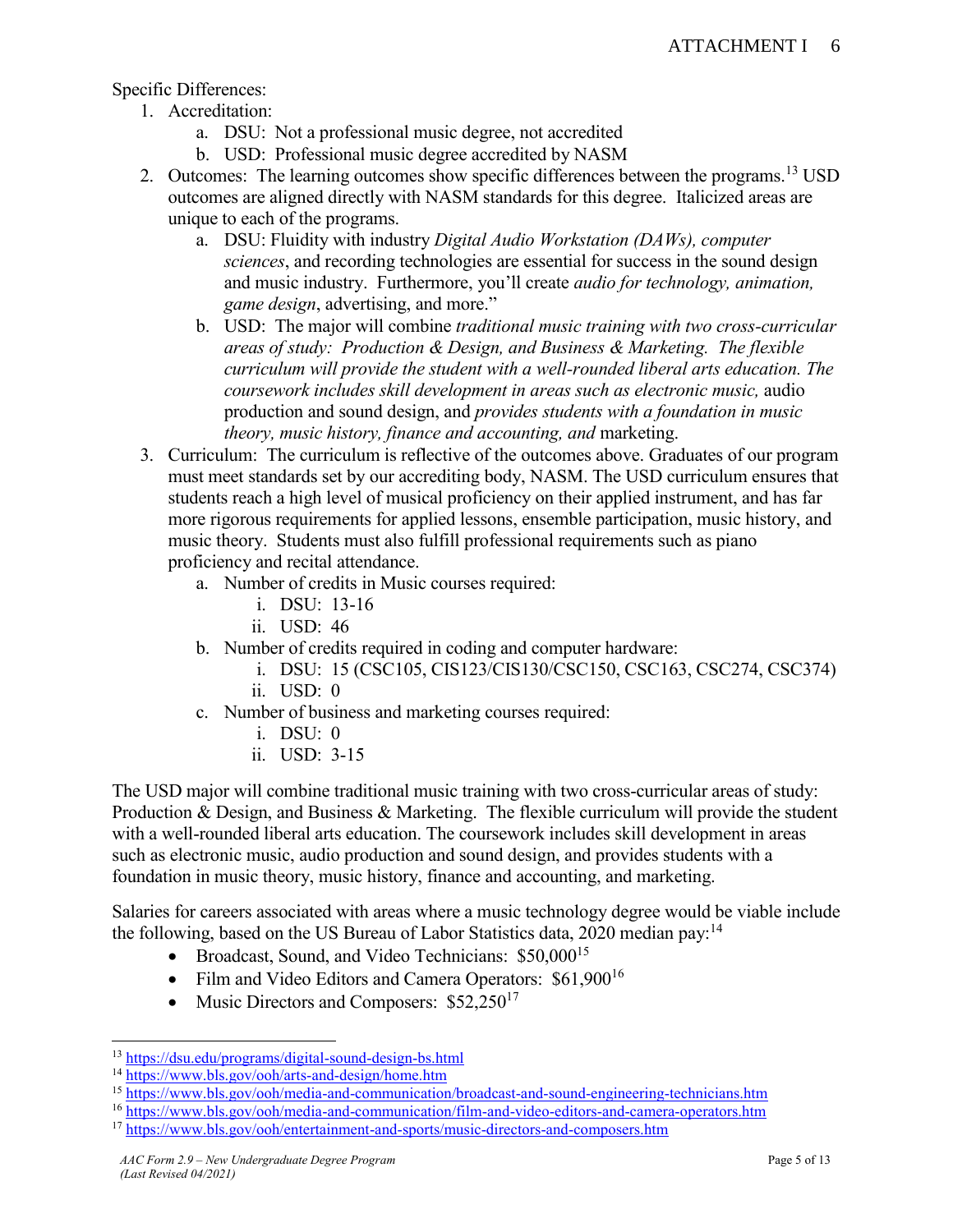EMSI data indicate salaries within the region of SD, IA, MN, and NE are as follows for career areas within the CIP code for "Music Technology":<sup>18</sup>

- Audio and Video Technicians: \$21.54/hr
- Music Directors and Composers: \$22.15/hr
- Sound Engineering Technicians: \$26.40/hr

The final benefit of this program for students is flexibility. The curriculum for this program, which is based on standards established by our accrediting body, offers students a highly customizable degree which readily allows additional minors or a second major.

### **5. Program Proposal Rationale:**

**A. If a new degree is proposed, what is the rationale?**  N/A

### **B. What is the rationale for the curriculum?**

The proposed Music Technology and Industry curriculum will enable students to learn the vocabulary, principles, and skills necessary to perform the work of a music technology professional. The major will be a combination of traditional music training while also providing a cross disciplinary study of design, technology, and business that will enhance their understanding of the music profession but also allow for specific technological guidance that will help the student develop a well-rounded liberal arts education. The coursework will include skill development in music manipulation technology, digital recording equipment, and allow to develop students an appreciation and understanding of music through theory, history, applied study, and ensemble performance.

**C. Demonstrate/provide evidence that the curriculum is consistent with current national standards.** *Complete the tables below and explain any unusual aspects of the proposed curriculum?*

The curriculum was vetted again the standards for the Bachelor of Science in Music with a Specialization in Music Technology and Industry as outlined by the National Association of Schools of Music, the accrediting body for Music.<sup>19</sup> Additionally, the curriculum was compared with those of similar institutions and established programs across the United States. These programs included: Northern Iowa the University, Montana State University, Central Missouri State, and Indiana University Purdue University Indianapolis.

| Music with Music Technology and Industry, BS   Credit Hours |          | <b>Credit Hours</b> | Percent |
|-------------------------------------------------------------|----------|---------------------|---------|
| <b>System General Education Requirements</b>                | $30(-3)$ |                     |         |
| Subtotal, Degree Requirements                               |          | 30                  | 25%     |
| Required Support Courses (not included above)               |          |                     |         |
| Major Requirements                                          | 69       |                     |         |
| Major Electives                                             |          |                     |         |
| Subtotal, Program Requirements                              |          | 69                  | 57.5%   |

### **D. Summary of the degree program (complete the following tables):**

 $\overline{a}$ <sup>18</sup> EMSI Music Technology Program Overview, see Appendix C. <sup>19</sup> [NASM Handbook 2020-2021](https://nasm.arts-accredit.org/wp-content/uploads/sites/2/2021/08/M-2020-21-Handbook-Final-08-10-2021.pdf)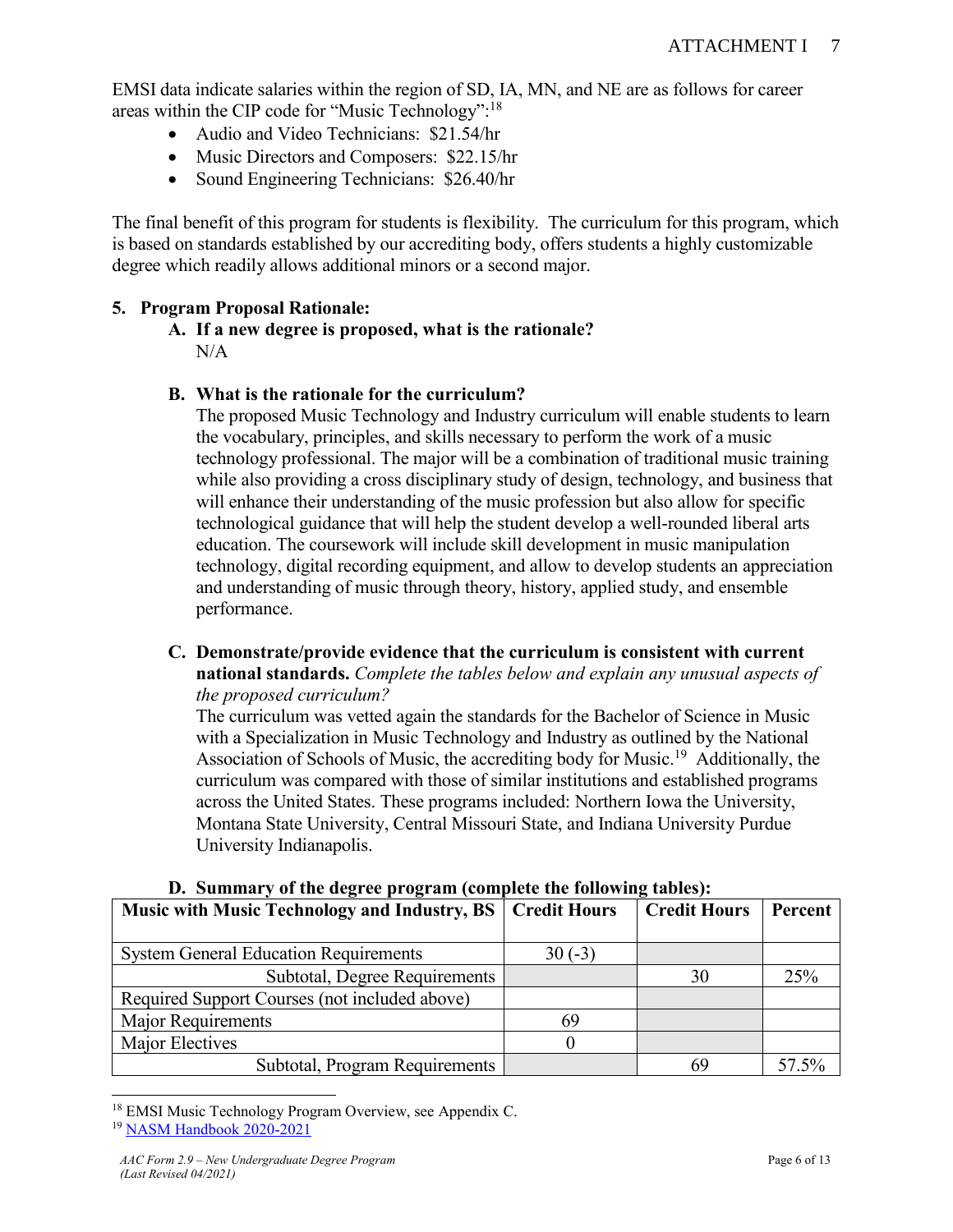### ATTACHMENT I 8

| <b>Music with Music Technology and Industry, BS</b>        | <b>Credit Hours</b> | <b>Credit Hours</b> | Percent |
|------------------------------------------------------------|---------------------|---------------------|---------|
|                                                            |                     |                     |         |
| Free Electives                                             |                     | 21                  | 17.5%   |
| Degree Total                                               |                     | 120                 | 100%    |
| Board Policy 2:29 requires each baccalaureate level        |                     |                     |         |
| degree program to require 120 credit hours and each        |                     |                     |         |
| associate degree program to require 60 credit hours.       |                     |                     |         |
| Exceptions to this policy require documentation that       |                     |                     |         |
| programs must comply with specific standards established   |                     |                     |         |
| by external accreditation, licensure, or regulatory bodies |                     |                     |         |
| or for other compelling reasons, and must receive          |                     |                     |         |
| approval by the Executive Director in consultation with    |                     |                     |         |
| the President of the Board of Regents.                     |                     |                     |         |

#### **Major Requirements**

| <b>Prefix</b> | <b>Number</b> | <b>Course Title</b>                                             | <b>Credit</b>           | <b>New</b> |
|---------------|---------------|-----------------------------------------------------------------|-------------------------|------------|
|               |               |                                                                 | <b>Hours</b>            | (yes, no)  |
|               |               | Music Major Core courses (37 credit hours):                     |                         |            |
| <b>MUS</b>    | 101           | Intro to Music Studies                                          | $\mathbf{1}$            | No         |
| <b>MUS</b>    | 110           | Music Theory I                                                  | 3                       | No         |
| <b>MUS</b>    | 110L          | <b>Aural Skills I</b>                                           | $\mathbf{1}$            | No         |
| <b>MUS</b>    | 111           | Music Theory II                                                 | 3                       | No         |
| <b>MUS</b>    | 111L          | Aural Skills II                                                 | $\mathbf{1}$            | No         |
| <b>MUS</b>    | 210L          | Aural Skills III                                                | $\mathbf{1}$            | No         |
| <b>MUS</b>    | 211L          | <b>Aural Skills IV</b>                                          | $\mathbf{1}$            | No         |
| <b>MUS</b>    | 240           | Music Cultures of the World [SGR #4]                            | 3                       | No         |
| <b>MUS</b>    | 250           | Intro to Electronic Music                                       | $\overline{2}$          | No         |
| <b>MUS</b>    | 360           | Conducting                                                      | $\overline{2}$          | No         |
| <b>MUAP</b>   | 170           | Recital Lab 1                                                   | 0                       | No         |
| <b>MUAP</b>   | 270           | Recital Lab 2                                                   | 0                       | No         |
| <b>MUAP</b>   | 370           | Recital Lab 1                                                   | 0                       | No         |
| <b>MUAP</b>   | 470           | <b>Recital Lab 2</b>                                            | 0                       | No         |
| <b>MUAP</b>   | <b>XXX</b>    | Applied Lessons (1X0, 2X0, 3X0, 4X0)                            | $\overline{7}$          | No         |
| <b>MUAP</b>   | <b>XXX</b>    | Applied Lessons (1X1, 2X1, 3X1, 4X1)                            | 8                       | No         |
| <b>MUEN</b>   | <b>XXX</b>    | Major Ensemble (1XX, 3XX) or MUS 117                            | 4                       | No         |
|               |               | <b>Music Technology and Industry Specialization coursework:</b> |                         |            |
|               |               | Select 9 credit hours from the following:                       |                         |            |
| <b>MUS</b>    | 100           | Music Appreciation: Classical [SGR #4]                          | 3                       | No         |
| <b>MUS</b>    | 100           | Music Appreciation: Jazz [SGR #4]                               | 3                       | No         |
| <b>MUS</b>    | 100           | Music Appreciation: Rock and Roll [SGR #4]                      | $\overline{\mathbf{3}}$ | No         |
| <b>MUS</b>    | 330           | History of Music I                                              | 3                       | No         |
| <b>MUS</b>    | 331           | History of Music II                                             | 3                       | No         |
|               |               | Also need:                                                      |                         |            |
| <b>MUS</b>    | 491           | Independent Study (Capstone Project)                            | $\mathbf{1}$            | No         |
| <b>MUAP</b>   | 117           | Class Piano I for Music Major Proficiency                       | $\overline{2}$          | No         |
| <b>MUAP</b>   | 118           | Class Piano II for Music Major Proficiency                      | $\overline{2}$          | No         |
|               |               | In addition to the music core, students in the Bachelor of      |                         |            |
|               |               | Science with an emphasis in Music Technology and Industry       |                         |            |
|               |               | degree program must complete course work in two distinct        |                         |            |
|               |               | areas: 1) Production & Design; and 2) Business & Marketing.     |                         |            |
|               |               | Students must complete a total of 18 credit hours from the      |                         |            |
|               |               | list below. Two courses, ENTR 311 and MCOM 221, are             |                         |            |
|               |               | required. The remaining 12 credit hours will be chosen by the   |                         |            |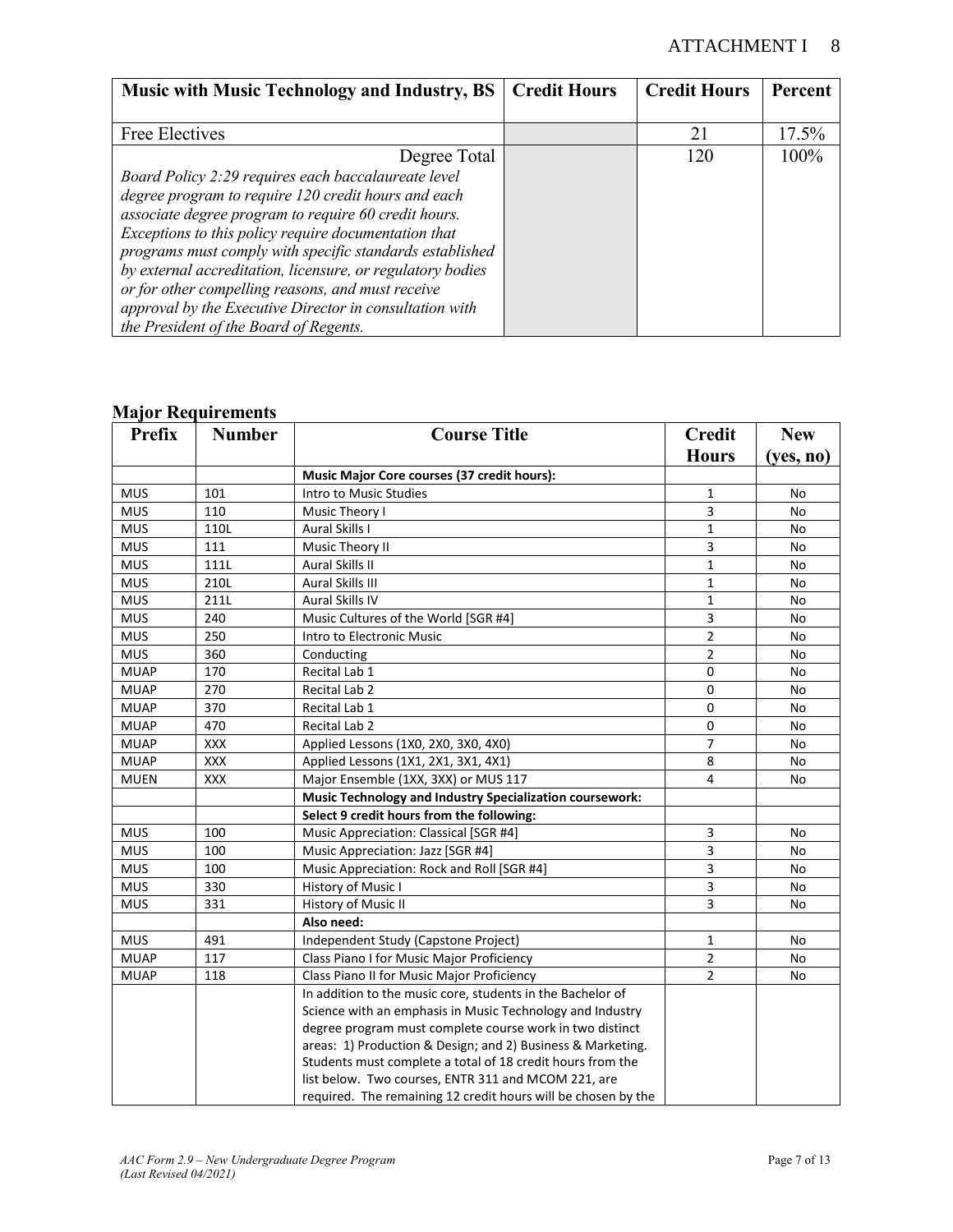| <b>Prefix</b> | <b>Number</b> | <b>Course Title</b>                                        | <b>Credit</b> | <b>New</b> |
|---------------|---------------|------------------------------------------------------------|---------------|------------|
|               |               |                                                            | <b>Hours</b>  | (yes, no)  |
|               |               | student in consultation with their Faculty Advisor. Bolded |               |            |
|               |               | classes are required.                                      |               |            |
|               |               | <b>Production &amp; Design</b>                             |               |            |
| <b>MCOM</b>   | 221           | <b>Audio Production</b>                                    | 3             | No         |
| <b>THEA</b>   | 403           | Sound Design                                               | 3             | No         |
| <b>THEA</b>   | 445           | Lighting                                                   | 3             | No         |
| <b>THEA</b>   | 140           | Survey of Technical Theatre Production                     | 3             | No         |
| <b>MCOM</b>   | 151           | Introduction to Mass Communication                         | 3             | No         |
| <b>MCOM</b>   | 330           | Writing for Digital Media                                  | 3             | No         |
| <b>MCOM</b>   | 331           | Video Production                                           | 3             | No         |
| <b>ARTD</b>   | 205           | Digital Design                                             | 3             | No         |
| <b>ARTD</b>   | 325           | Digital and Web Design                                     | 3             | No         |
| <b>ARTD</b>   | 425           | Digital and Web Design II                                  | 3             | No         |
|               |               | <b>Business &amp; Marketing</b>                            |               |            |
| <b>ENTR</b>   | 311           | <b>Finance &amp; Accounting for Entrepreneurs</b>          | 3             | No         |
| <b>ECON</b>   | 201           | Principles of Microeconomics                               | 3             | No         |
| <b>BADM</b>   | 370           | Marketing                                                  | 3             | No         |
| <b>MCOM</b>   | 241           | Social Media Marketing                                     | 3             | No         |
| <b>MCOM</b>   | 402           | <b>Media Law and Ethics</b>                                | 3             | No         |
| <b>MCOM</b>   | 440           | <b>Event Marketing</b>                                     | 3             | No         |
| <b>MCOM</b>   | 441           | Internet Marketing Communication                           | 3             | No         |
| <b>MKTG</b>   | 481           | <b>Promotional Management</b>                              | 3             | No         |
|               |               | <b>Subtotal</b>                                            | 69 (3)        |            |

### **6. Student Outcomes and Demonstration of Individual Achievement**

**A. What specific knowledge and competencies, including technology competencies, will all students demonstrate before graduation?** *The knowledge and competencies should be specific to the program and not routinely expected of all university graduates, and must relate to the proposed assessments in B and C below. Complete the table below to list specific learning outcomes—knowledge and competencies—for courses in the proposed program in each row. Label each column heading with a course prefix and number. Indicate required courses with an asterisk (\*). Indicate with an X in the corresponding table cell for any student outcomes that will be met by the courses included. All students should acquire the program knowledge and competencies regardless of the electives selected. Modify the table as necessary to provide the requested information for the proposed program.*

See Appendix A for the table. In demonstrating the following discipline-specific core competencies related to study of Music Technology and Industry, students will:

- Develop the ability to hear, identify, and work conceptually with the elements of music such as rhythm, melody, harmony, structure, timbre, and texture.
- Understand and develop the ability to read and realize musical notation.
- Develop an understanding of compositional processes, aesthetic properties of style, and the way these shape and are shaped by artistic and cultural forces.
- Become acquainted with a wide selection of musical literature, the principal eras, genres, and cultural sources, for example, classical, jazz, popular, and world music forms.
- Develop the ability to understand and develop skills and procedures in the area of performance as a soloist and ensemble member.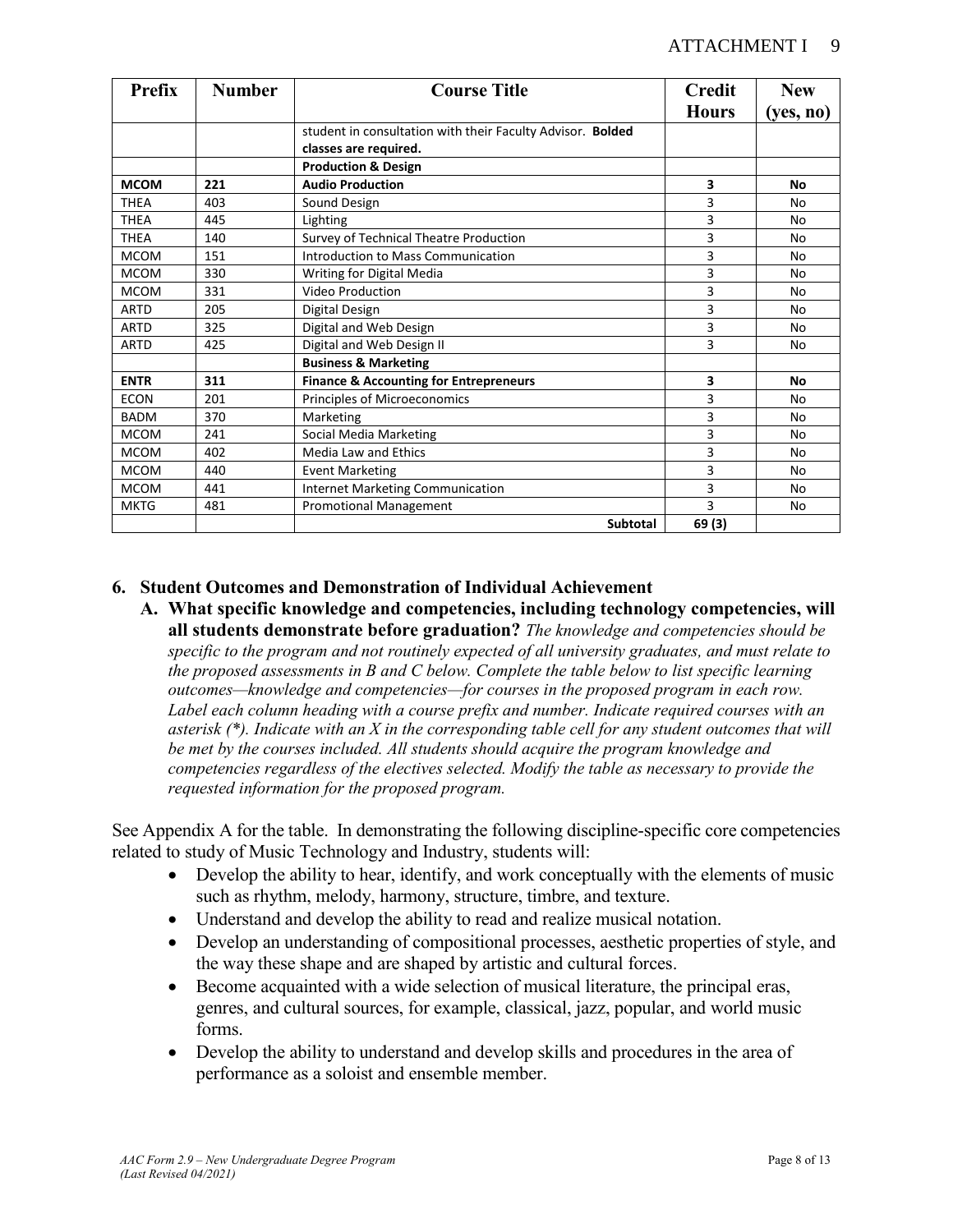- Develop the ability to integrate and synthesize basic musical, technological, promotional, and financial knowledge and skills into the conceptualization of projects.
- Develop the musical and technical capabilities to produce basic level work in area of music technology.

In addition, the Music Technology and Industry major will require students to meet specific learning outcomes associated with the following cross-curricular skills, as required by the South Dakota Board of Regents:

- Inquiry and Analysis
- Critical and Creative Thinking
- Information Literacy
- Problem Solving
- Integrative Learning
- **B. Are national instruments (i.e., examinations) available to measure individual student achievement in this field? If so, list them.**

There are no national instruments to measure individual student achievement in music technology.

- **C. How will individual students demonstrate mastery? Describe the specific examinations and/or processes used, including any external measures (including national exams, externally evaluated portfolios, or student activities, etc.). What are the consequences for students who do not demonstrate mastery?** Each student will demonstrate mastery by fulfilling the requirements associated with each outcome specified in 6A above.
- *7.* **What instructional approaches and technologies will instructors use to teach courses in the program?** *This refers to the instructional technologies and approaches used to teach courses and NOT the technology applications and approaches expected of students.*

Standard outcome-oriented techniques will be used for instruction, including lecture, labs, one to one instruction, large group rehearsals, and a capstone project. Coursework will include exercises and projects utilizing a variety of software and equipment specific to the music field, including sound boards, composition software, recording software, and microphones.

**8. Did the University engage any developmental consultants to assist with the development of the curriculum? Did the University consult any professional or accrediting associations during the development of the curriculum? What were the contributions of the consultants and associations to the development of curriculum?**

*(Developmental consultants are experts in the discipline hired by the university to assist with the development of a new program, including content, courses, and experiences, etc. Universities are encouraged to discuss the selection of developmental consultants with Board staff.)*

The university did not engage any consultants. We did consult with NASM, the professional accrediting association for Music, to ensure that the curriculum would conform to the standards of the accrediting body.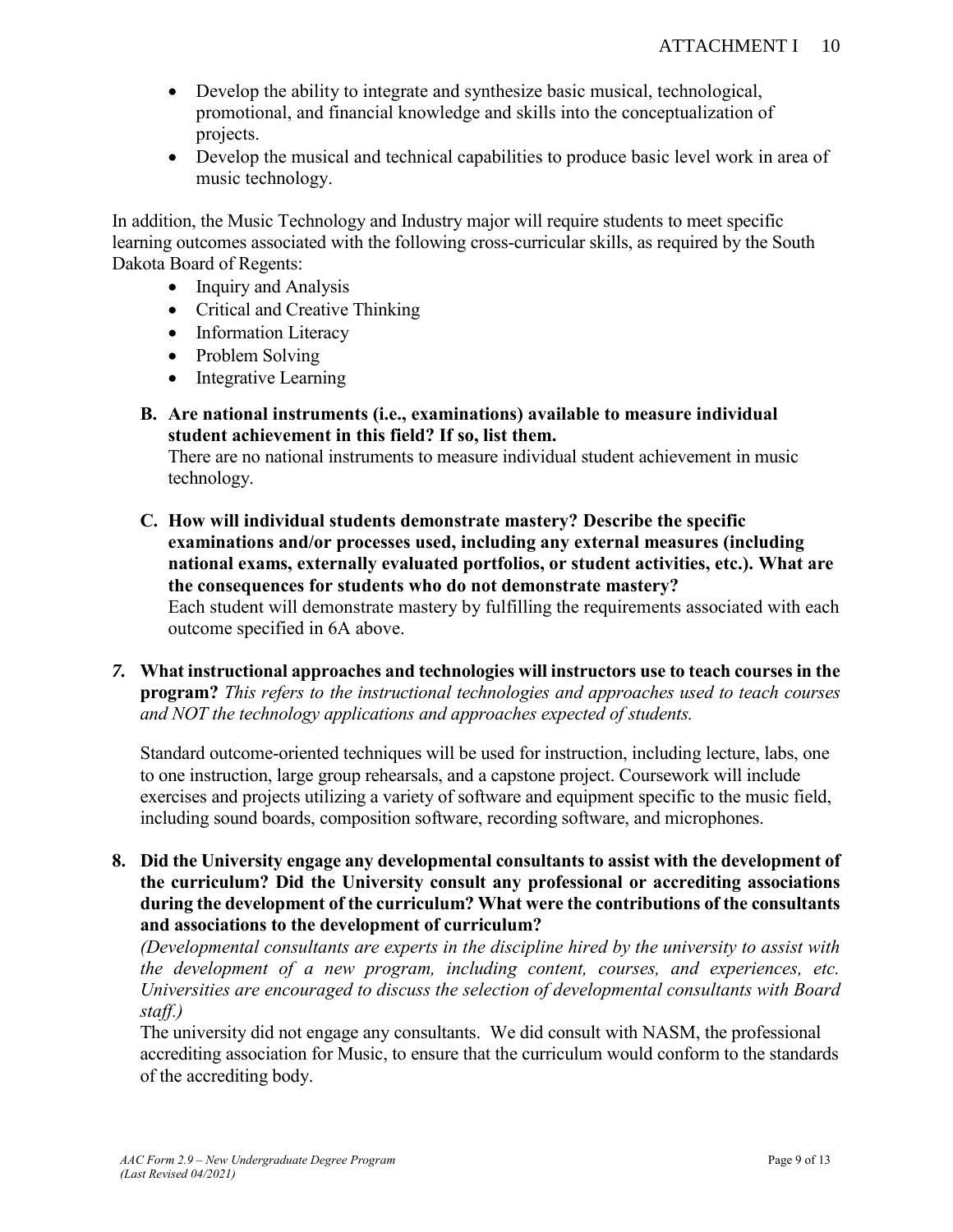**9. Are students enrolling in the program expected to be new to the university or redirected from other existing programs at the university? Complete the table below and explain the methodology used in developing the estimates.** 

|                                          | <b>Fiscal Years*</b> |                 |              |                 |
|------------------------------------------|----------------------|-----------------|--------------|-----------------|
|                                          | 1st                  | 2 <sub>nd</sub> | 3rd          | 4 <sup>th</sup> |
| <i><b>Estimates</b></i>                  | <b>FY 24</b>         | <b>FY 25</b>    | <b>FY 26</b> | <b>FY 27</b>    |
| Students new to the university           |                      |                 |              |                 |
| Students from other university programs  |                      |                 |              |                 |
| Continuing students                      |                      |                 |              | 15              |
| $=$ Total students in the program (fall) | 3                    |                 |              | 22              |
|                                          |                      |                 |              |                 |
| Program credit hours (major courses) **  | 51.75                | 138             | 258.75       | 379.5           |
| Graduates                                |                      |                 |              |                 |

\*Do not include current fiscal year.

\*\*This is the total number of credit hours generated by students in the program in the required or elective program courses. Use the same numbers in Appendix B – Budget.

Methodology is based on qualitative data indicating an interest in this program (3-4 inquiries a year) and on newly developed articulation agreements with regional community colleges, including Western Iowa Technical Institute, Northeast Community College (NE), and Northwest Community College (WY). Further articulation agreements with Iowa Western Community College, Kirkwood Community College, Southeast Community College (NE) are planned to increase opportunities for enrollment in this program.

Credit hours were determined as follows: 69 credit hours are required in the major, divided by 4 (4-year program) equals 17.25 credits per student per year, times the number of students in the program.

IPEDS data indicate that music technology programs are generally successful. One difficulty in using IPEDS data is that many institutions use the CIP code for Music, General to identify students in Music Technology programs. In part this is because, as noted above, many of the categories within the Music, General CIP Code rely implicitly or explicitly on technological knowledge.<sup>20</sup> Some regional examples using the Music Technology specific CIP Code (50.0913) and the Music, General CIP Code (50.901) include:

| Institution  | Degree     | CIP     | AY20 | AY19 | AY18 | AY17 | AY16 |
|--------------|------------|---------|------|------|------|------|------|
|              |            | Code    |      |      |      |      |      |
| University   | BA Music   | 50.0913 |      |      | 2    |      |      |
| of Northern  | Technology |         |      |      |      |      |      |
| Iowa         |            |         |      |      |      |      |      |
| Montana      | BA Music   | 50.0901 | 8    | 14   | 17   | 13   | 19   |
| <b>State</b> | Technology |         |      |      |      |      |      |
| University   |            |         |      |      |      |      |      |
| Central      | BM Music   | 50.0901 | 18   | 13   | 10   | 13   | 8    |
| Missouri     | Technology |         |      |      |      |      |      |
| <b>State</b> |            |         |      |      |      |      |      |

 $\overline{a}$ <sup>20</sup> SDBOR Program Demand Gap Analysis Report: Supporting Appendices, p 74 (p. 153 of .pdf)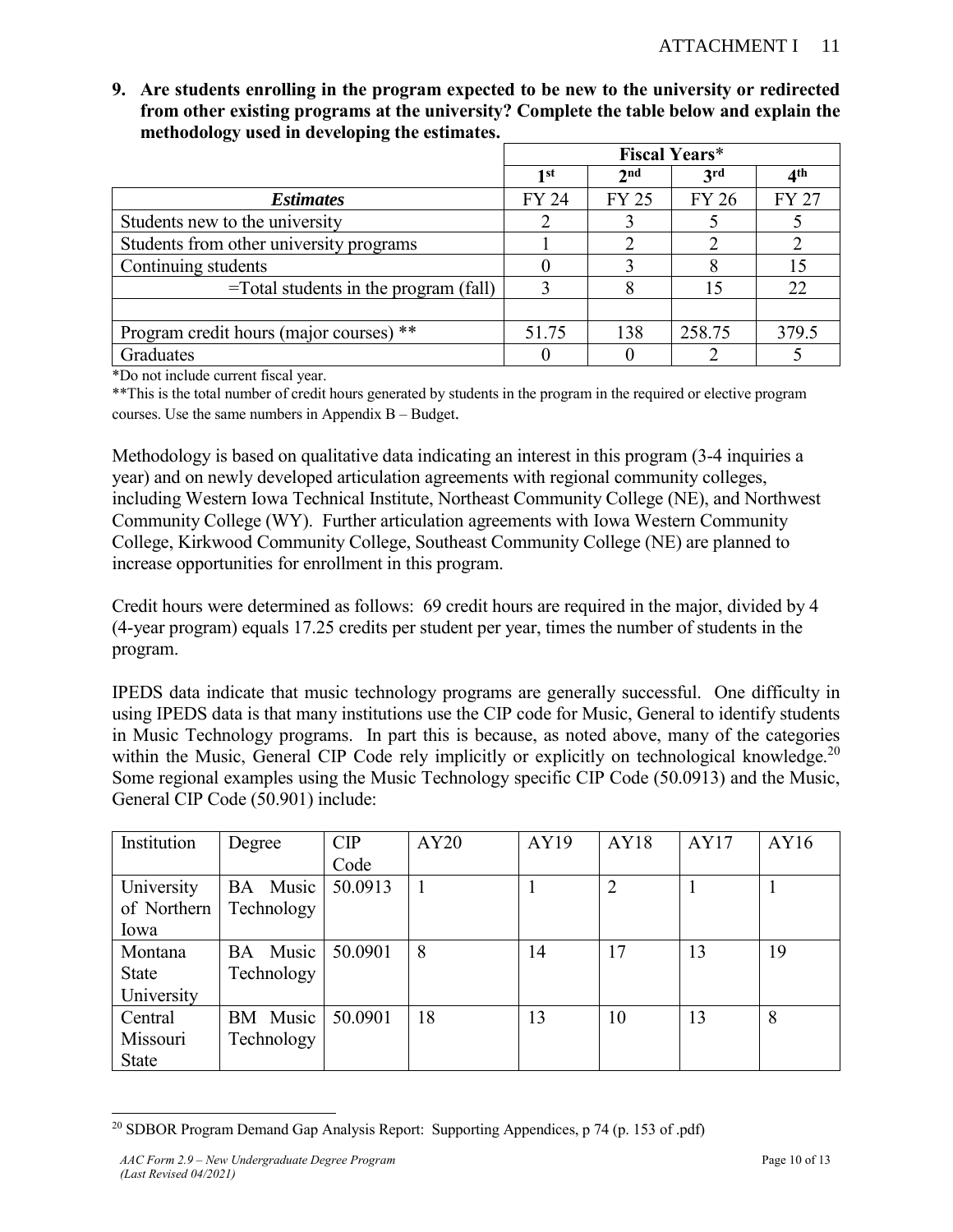### ATTACHMENT I 12

| Institution  | Degree             | CIP     | AY20 | AY19 | AY18 | AY17 | AY16 |
|--------------|--------------------|---------|------|------|------|------|------|
|              |                    | Code    |      |      |      |      |      |
| Indiana      | Music<br><b>BS</b> | 50.0913 | 8    |      |      | O    | 11   |
| University   | Technology         |         |      |      |      |      |      |
| Purdue       |                    |         |      |      |      |      |      |
| University   |                    |         |      |      |      |      |      |
| Indianapolis |                    |         |      |      |      |      |      |

While the University of Northern Iowa's program has struggled, data indicate that within the larger region these programs are successful. We do not believe this program will be at risk for low enrollment.

**10. Is program accreditation available? If so, identify the accrediting organization and explain whether accreditation is required or optional, the resources required, and the University's plans concerning the accreditation of this program.**

The National Association of Schools of Music (NASM) will accredit the Music Technology and Industry program in the same way it accredits other Department of Music programs.

**11. Does the University request any exceptions to any Board policy for this program? Explain any requests for exceptions to Board Policy. If not requesting any exceptions, enter "None."** None.

### **12. Delivery Location**

*Note: The accreditation requirements of the Higher Learning Commission (HLC) require Board approval for a university to offer programs off-campus and through distance delivery.* 

**A. Complete the following charts to indicate if the university seeks authorization to deliver the entire program on campus, at any off campus location (e.g., UC Sioux Falls, Capital University Center, Black Hills State University-Rapid City, etc.) or deliver the entire program through distance technology (e.g., as an online program)?**

|           | Yes/No | <b>Intended Start Date</b> |
|-----------|--------|----------------------------|
| On campus | r es   | <b>Fall 2023</b>           |

|                   | Yes/No | If Yes, list location(s) | <b>Intended Start Date</b> |
|-------------------|--------|--------------------------|----------------------------|
| <b>Off campus</b> | No     |                          |                            |

|                                                                                                         | Yes/No         | If Yes, identify delivery methods<br>Delivery methods are defined in AAC<br>Guideline 5.5 | <b>Intended Start Date</b> |
|---------------------------------------------------------------------------------------------------------|----------------|-------------------------------------------------------------------------------------------|----------------------------|
| <b>Distance Delivery</b><br>(online/other distance)<br>delivery methods)                                | N <sub>o</sub> |                                                                                           |                            |
| <b>Does another BOR</b><br>institution already<br>have authorization to<br>offer the program<br>online? | $\bf No$       | If yes, identify institutions:                                                            |                            |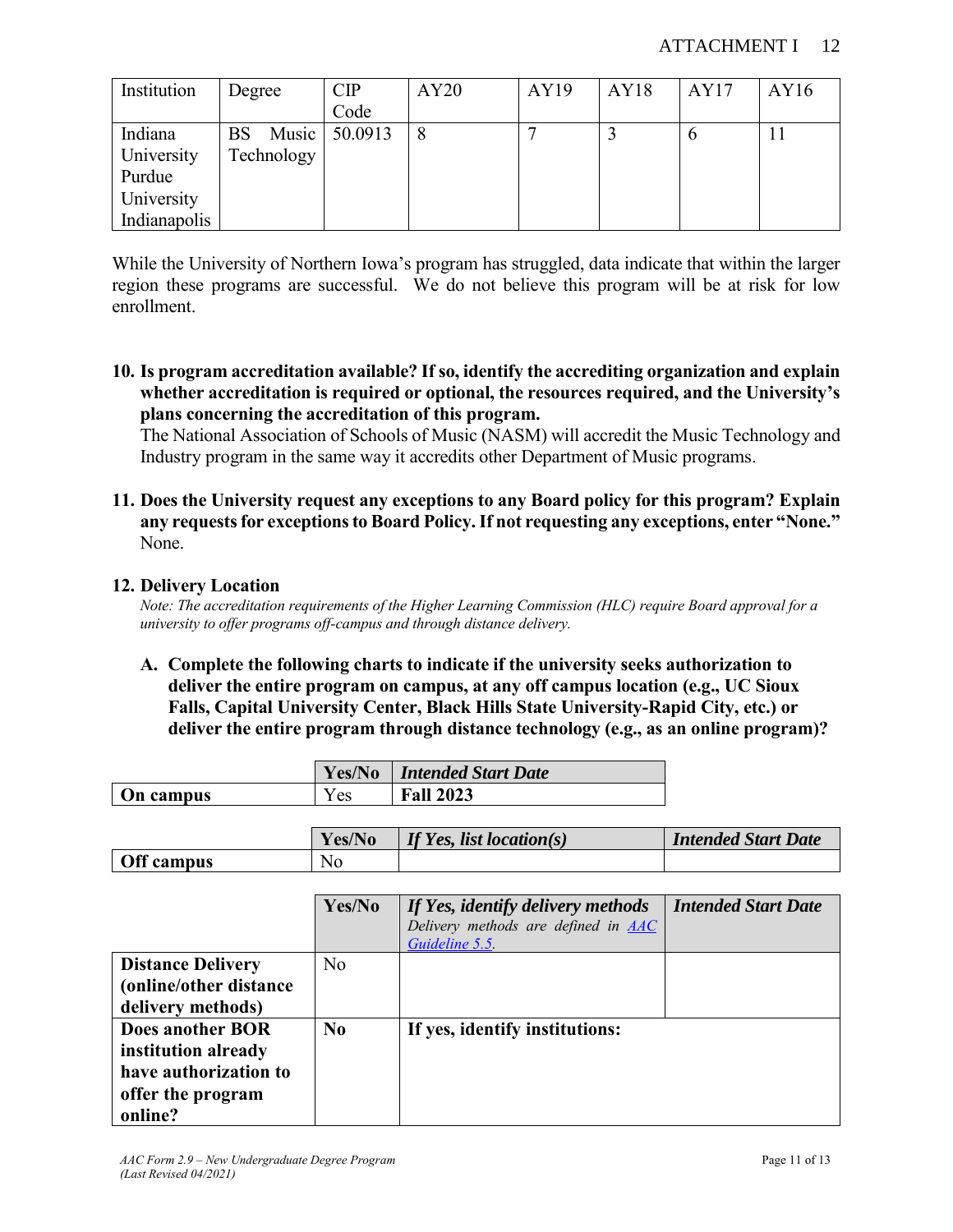**B. Complete the following chart to indicate if the university seeks authorization to deliver more than 50% but less than 100% of the program through distance learning (e.g., as an online program)?** *This question responds to HLC definitions for distance delivery.*

|                          | Yes/No | If Yes, identify delivery methods | <b>Intended Start Date</b> |
|--------------------------|--------|-----------------------------------|----------------------------|
| <b>Distance Delivery</b> | No     |                                   | Fall 2023                  |
| (online/other distance)  |        |                                   |                            |
| delivery methods)        |        |                                   |                            |

**13. Cost, Budget, and Resources: Explain the amount and source(s) of any one-time and continuing investments in personnel, professional development, release time, time redirected from other assignments, instructional technology & software, other operations and maintenance, facilities, etc., needed to implement the proposed major. Address offcampus or distance delivery separately. Complete Appendix A – Budget and briefly summarize to support Board staff analysis.** 

This program was designed to use existing capacity in courses taught within the College of Fine Arts, the Beacom School of Business, and the Department of Media and Journalism within the College of Arts and Sciences. The program likewise uses facilities and labs that are already in place for other programs:

- Personnel: this program will use courses already in existence, these courses have not filled to capacity in past years, so there is room to add the new majors without creating new sections.
- Professional development: this program will use existing courses for which faculty are already trained and qualified. Faculty will continue to engage in professional development in their areas of expertise using the resources already dedicated for that purpose, no new resources will be required.
- Release time: the program will not require any faculty member or administrator to use release time.
- Time redirected from other assignments: this program will use existing courses so teaching time will not need to be redirected. For example, the additional required student advising will be distributed amongst the music faculty normally, and within current load.
- Instructional technology  $&$  software: this program will use resources already in existence, such as the electronic music studio, the theatre technical studio, the graphic design lab, the media and journalism editing suites, and the media and journalism computer lab. No new lab spaces, technology, or software will be required.
- Other operations and maintenance, facilities, etc.: this program will share resources already dedicated to the Department of Music. For example, marketing for the program will be folded into the general departmental marketing campaign that includes all departmental majors and will cost no additional dollars.

See Appendix B for detail.

### **14. Is the university requesting or intending to request permission for a new fee or to attach an existing fee to the program (***YES or NO***)? If yes, explain.** No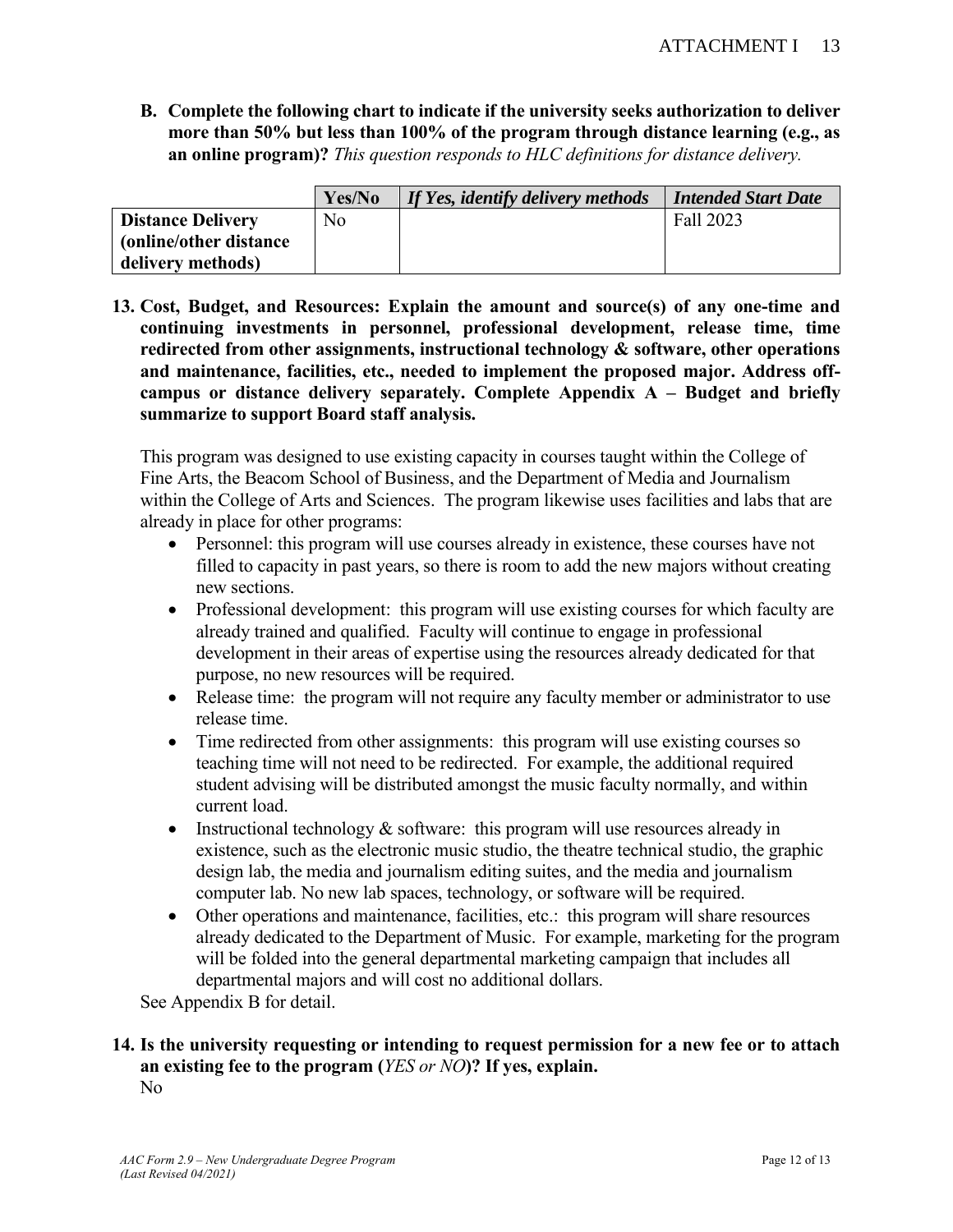**15. New Course Approval: New courses required to implement the new undergraduate degree program may receive approval in conjunction with program approval or receive approval separately. Please check the appropriate statement (place an "X" before the statement):**

| YES, the university is seeking approval of new courses related to the proposed        |
|---------------------------------------------------------------------------------------|
| $\mid$ program in conjunction with program approval. All New Course Request forms are |
| $\vert$ included as Appendix B and match those described in section 5D.               |

 $X \mid NO$ , the university is not seeking approval of all new courses related to the proposed *program in conjunction with program approval; the institution will submit new course approval requests separately or at a later date in accordance with Academic Affairs Guidelines.*

### **16. Additional Information:**

*Additional information is optional. Use this space to provide pertinent information not requested above. Limit the number and length of additional attachments. Identify all attachments with capital letters. Letters of support are not necessary and are rarely included with Board materials. The University may include responses to questions from the Board or the Executive Director as appendices to the original proposal where applicable. Delete this item if not used.*

Please see the following Appendices for additional information:

- Appendix A: Individual student outcomes table
- Appendix B (attached Excel document): Budget spreadsheet
- Appendix C (attached PDF): Industry letters of support:
	- o Craig Baltzer, Executive Director, The Monument, Rapid City
	- o Chris Fickel, Worship Pastor, Celebrate Community Church, Sioux Falls
	- o Don Langlie, President, Popplers Music, Inc., Grand Forks, ND/Sioux Falls
	- o Tim Savona, Tyson Events Center, Sioux City IA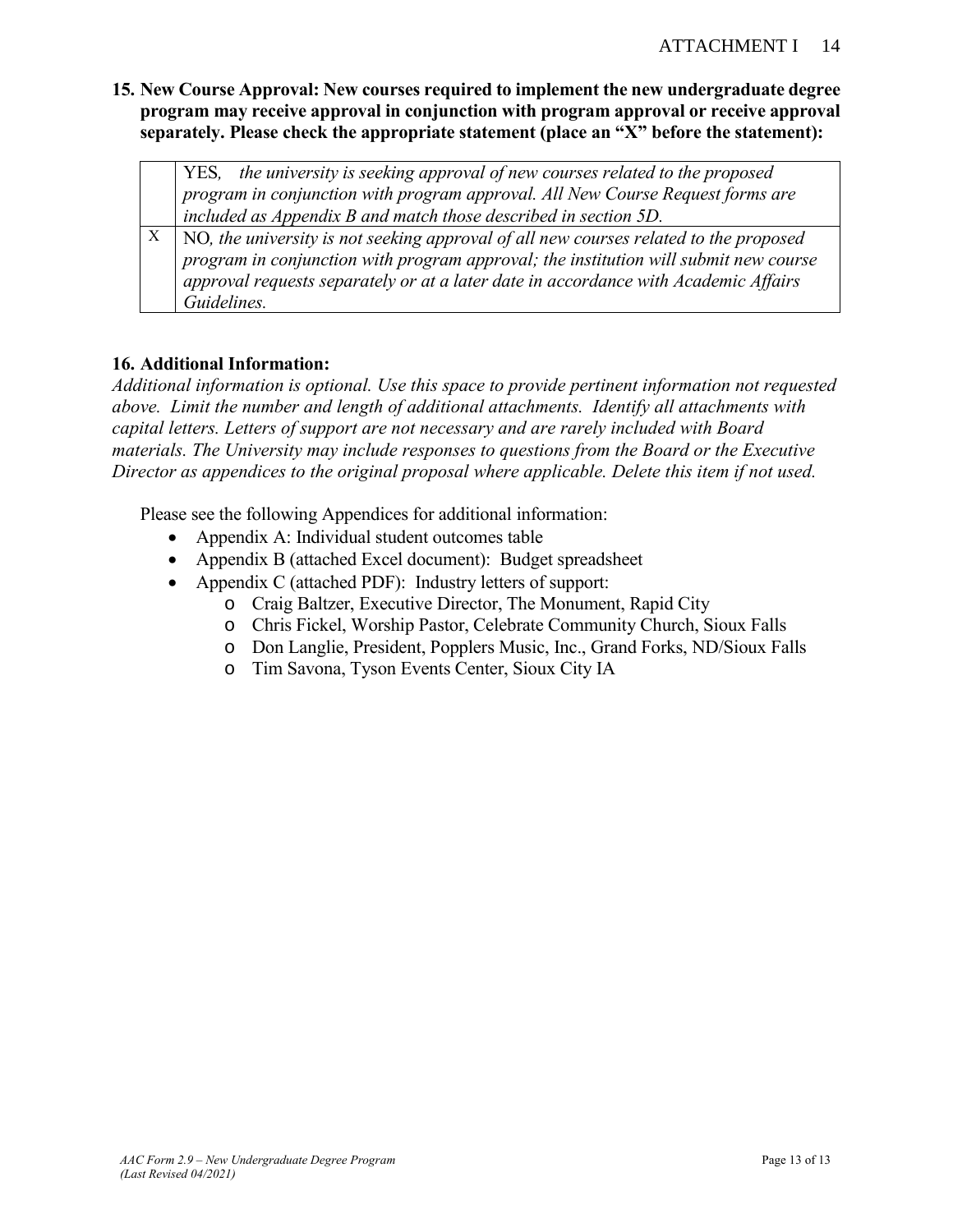University of South Dakota, Bachelor of Science in Music/Music Technology

ATTACHMENT I 15

| 1. Assumptions                              |           | 1st               | 2nd               | 3rd                      | 4th               |
|---------------------------------------------|-----------|-------------------|-------------------|--------------------------|-------------------|
| Headcount & hours from proposal             |           | <b>FY24</b>       | <b>FY25</b>       | <b>FY26</b>              | <b>FY27</b>       |
| Fall headcount (see table in proposal)      |           | $\overline{2}$    | 5                 | 10                       | 15                |
| Program FY cr hrs, On-Campus                |           | 35                | 86                | 173                      | 259               |
| Program FY cr hrs, Off-Campus               |           | $\boldsymbol{0}$  | $\boldsymbol{0}$  | $\boldsymbol{0}$         | $\boldsymbol{0}$  |
| Faculty, Regular FTE                        | See p. 3  | 0.05              | 0.10              | 0.20                     | 0.25              |
| Faculty Salary & Benefits, average          | See p. 3  | \$95,971          | \$95,971          | \$95,971                 | \$95,971          |
| Faculty, Adjunct - number of courses        | See p. 3  | $\boldsymbol{0}$  | $\boldsymbol{0}$  | $\boldsymbol{0}$         | $\boldsymbol{0}$  |
| Faculty, Adjunct - per course               | See p. 3  | \$0               | \$0               | \$0                      | \$0               |
| Other FTE (see next page)                   | See p. 3  | 0.00              | $0.00\,$          | 0.00                     | 0.00              |
| Other Salary & Benefits, average            | See p. 3  | \$0               | \$0               | \$0                      | \$0               |
| 2. Budget                                   |           |                   |                   |                          |                   |
| Salary & Benefits                           |           |                   |                   |                          |                   |
| Faculty, Regular                            |           | \$4,799           | \$9,597           | \$19,194                 | \$23,993          |
| Faculty, Adjunct (rate x number of courses) |           | \$0               | \$0               | \$0                      | \$0               |
| Other FTE                                   |           | $\underline{\$0}$ | <u>\$0</u>        | <u>\$0</u>               | \$0               |
| S&B Subtotal                                |           | \$4,799           | \$9,597           | \$19,194                 | \$23,993          |
| <b>Operating Expenses</b>                   |           |                   |                   |                          |                   |
| Travel                                      |           | \$0               | \$0               | \$0                      | \$0               |
| <b>Contractual Services</b>                 |           | \$0<br>\$0        | \$0               | \$0                      | \$0               |
| Supplies & materials<br>Capital equipment   |           |                   | \$0               | \$0<br>$\underline{\$0}$ | \$0               |
| OE Subtotal                                 |           | \$0<br>\$0        | <u>\$0</u><br>\$0 | \$0                      | <u>\$0</u><br>\$0 |
| <b>Total</b>                                |           | \$4,799           | \$9,597           | \$19,194                 | \$23,993          |
| 3. Program Resources                        |           |                   |                   |                          |                   |
| Off-campus support tuition/hr, HEFF net     | <b>UG</b> | \$313.95          | \$313.95          | \$313.95                 | \$313.95          |
| Off-campus tuition revenue                  | hrs x amt | \$0               | \$0               | \$0                      | \$0               |
| On-campus support tuition/hr, HEFF net      | <b>UG</b> | \$229.30          | \$229.30          | \$229.30                 | \$229.30          |
| On-campus tuition revenue                   | hrs x amt | \$7,911           | \$19,777          | \$39,555                 | \$59,332          |
| Program fee, per cr hr (if any)             | \$26.35   | \$909             | \$2,273           | \$4,545                  | \$6,818           |
| Delivery fee, per cr hr (if any)            | \$0.00    | \$0               | \$0               | \$0                      | \$0               |
| University redirections                     |           | \$0               | \$0               | \$0                      | \$0               |
| Community/Employers                         |           | \$0               | \$0               | \$0                      | \$0               |
| Grants/Donations/Other                      |           | \$0               | \$0               | \$0                      | \$0               |
| <b>Total Resources</b>                      |           | \$8,820           | \$22,050          | \$44,100                 | \$66,150          |
| <b>Resources Over (Under) Budget</b>        |           | \$4,021           | \$12,453          | \$24,906                 | \$42,157          |

*Provide a summary of the program costs and resources in the new program proposal.*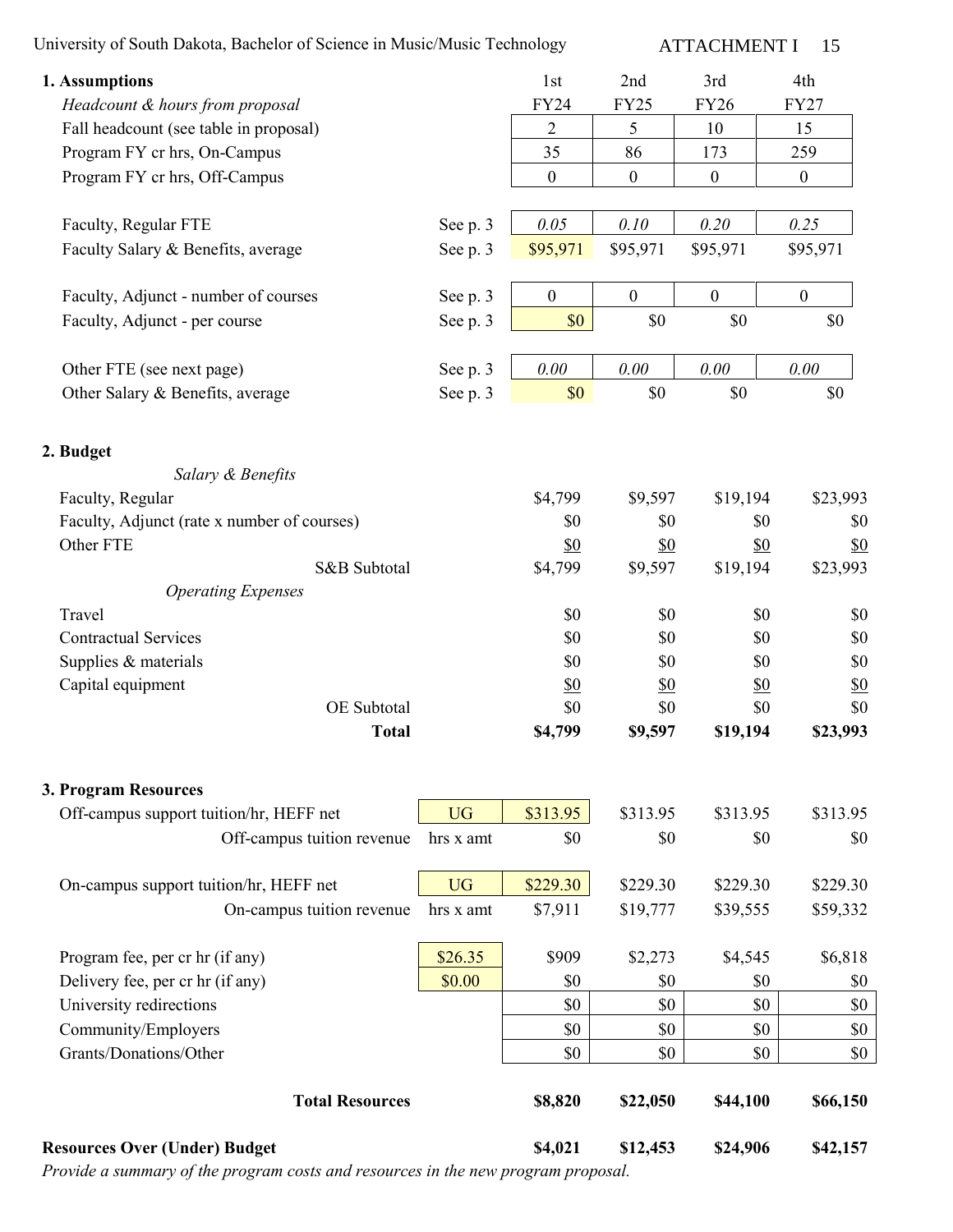### ATTACHMENT I 16

| Estimated Salary & Benefits per FTE        |             | Faculty  | Other   |
|--------------------------------------------|-------------|----------|---------|
| Estimated salary (average) - explain below |             | \$75,459 | \$0     |
|                                            | (see        |          |         |
| University's variable benefits rate        | below)      | 0.1410   | 0.1410  |
| Variable benefits                          |             | \$10,640 | \$0     |
| Health insurance/FTE, FY22                 |             | \$9,872  | \$9,872 |
|                                            | Average S&B | \$95,971 | \$9,872 |

Explain faculty used to develop the average salary & fiscal year salaries used. Enter amount above.

This program will use courses already in existence, these courses have not filled to capacity in past years, so there is room to add the new majors without creating new sections. The portion of the FTE used currently exists within the department, but this shows how costs could be allocated to this program.

Explain adjunct faculty costs used in table:

*N/A*

Explain other [for example, CSA or exempt] salary & benefits. Enter amount above.

*N/A*

Summarize the operating expenses shown in the table:

This program will use resources already in existence, such as the electronic music studio, the theatre technical studio, the graphic design lab, the media and journalism editing suites, and the media and journalism computer lab. No new lab spaces, technology, or software will be required. There are not operating costs to attribute to this proposed program.

Summarize resources available to support the new program (redirection, donations, grants, etc).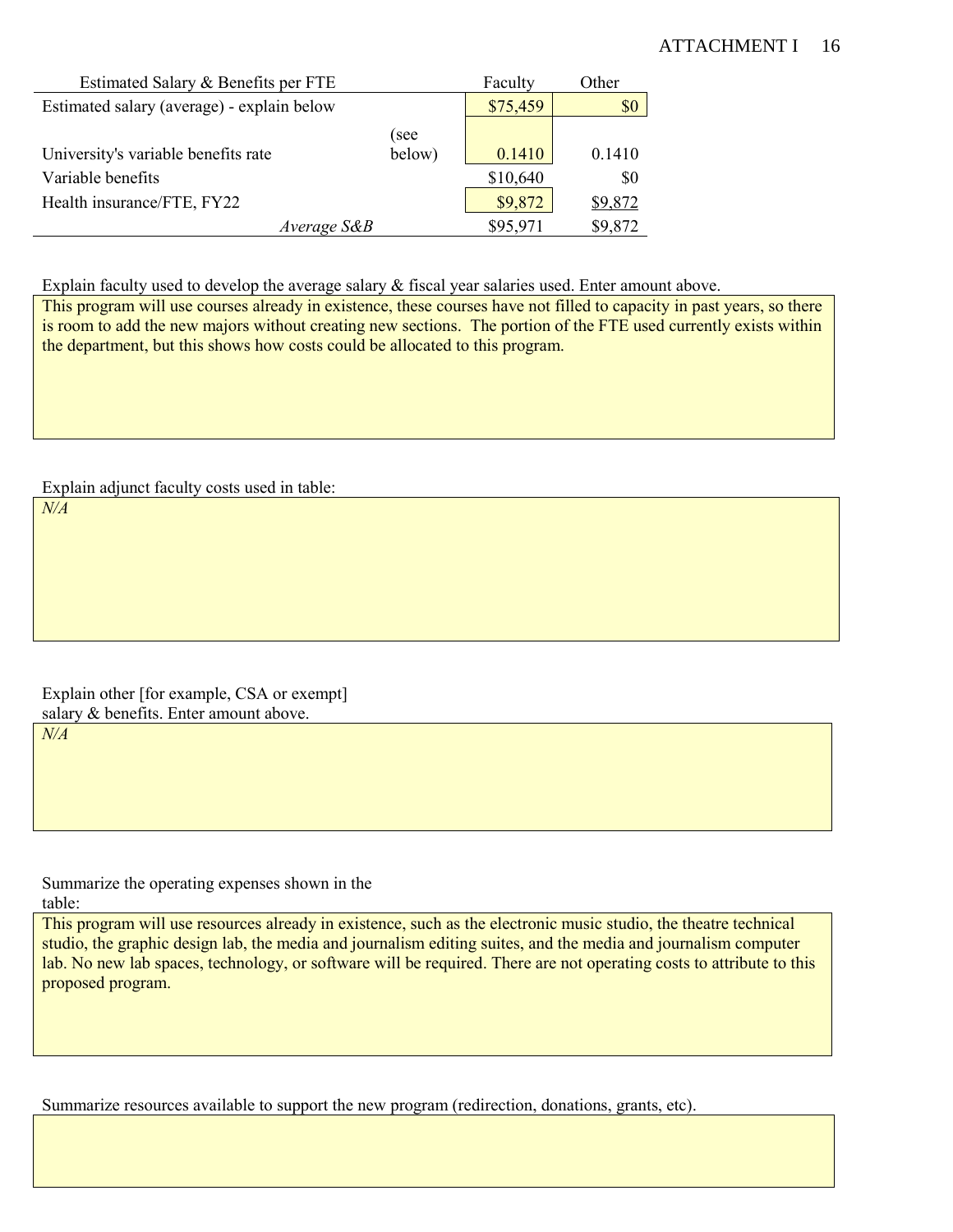| <b>Off-Campus Tuition, HEFF &amp; Net</b> | <b>FY22 Rate HEFF</b> | <b>Net</b>                          |                  |
|-------------------------------------------|-----------------------|-------------------------------------|------------------|
|                                           |                       | $$354.75$ $$40.80$ $$313.95$ page I | Change cell on   |
| Undergraduate                             |                       |                                     | to point to your |
| Graduate                                  |                       | \$470.45 \$54.10 \$416.35 net       |                  |
| <b>Externally Supported</b>               | \$40.00               |                                     |                  |

*State-support: Change cell on page 1 to use the UG or GR net amount.*

Ĭ.

*State-support: Change cell on page 1 to use the UG or GR net amount for your university.*

| <b>On-Campus Tuition, HEFF &amp; Net</b> | <b>FY22 Rate</b>               | <b>HEFF</b> | <b>Net</b> |                       |
|------------------------------------------|--------------------------------|-------------|------------|-----------------------|
| UG Resident - DSU, NSU                   | \$0.00                         | \$0.00      | \$0.00     | Change cell on page 1 |
| UG Resident - SDSU, USD                  | \$259.10                       | \$29.80     | \$229.30   |                       |
| <b>UG Resident - BHSU</b>                | \$0.00                         | \$0.00      | \$0.00     | to point to your net  |
| UG Resident - SDSMT                      | \$0.00                         | \$0.00      | \$0.00     |                       |
|                                          |                                |             |            |                       |
| GR Resident - DSU, NSU                   | \$0.00                         | \$0.00      | \$0.00     | Change cell on page 1 |
| GR Resident - SDSU, USD                  | \$340.15                       | \$39.12     | \$301.03   |                       |
| <b>GR Resident - BHSU</b>                | \$0.00                         | \$0.00      | \$0.00     | to point to your net  |
| <b>GR Resident - SDSMT</b>               | \$0.00                         | \$0.00      | \$0.00     |                       |
|                                          |                                |             |            |                       |
| UG Nonresident - DSU, NSU                | \$0.00                         | \$0.00      | \$0.00     | Change cell on page 1 |
| <b>UG Nonresident - BHSU</b>             | \$0.00                         | \$0.00      | \$0.00     | to point to your net  |
| UG Nonresident - SDSU, USD               | \$376.10                       | \$43.25     | \$332.85   |                       |
| <b>UG Nonresident - SDSMT</b>            | \$0.00                         | \$0.00      | \$0.00     |                       |
|                                          |                                |             |            |                       |
|                                          |                                |             |            |                       |
| GR Nonresident - DSU, NSU                | \$0.00                         | \$0.00      | \$0.00     | Change cell on page 1 |
| <b>GR Nonresident - BHSU</b>             | \$0.00                         | \$0.00      | \$0.00     | to point to your net  |
| GR Nonresident - SDSU, USD               | \$654.05                       | \$75.22     | \$578.83   |                       |
| <b>GR Nonresident - SDSMT</b>            | \$0.00                         | \$0.00      | \$0.00     |                       |
|                                          |                                |             |            |                       |
| UG Sioux Falls Associate Degree          | \$0.00                         | \$0.00      | \$0.00     | Change cell on page 1 |
|                                          |                                |             |            | to point to your net  |
|                                          | <b>Variable Benefits Rates</b> |             |            |                       |
|                                          | University                     | <b>FY22</b> |            |                       |

| University  | <b>FY22</b> |                                      |
|-------------|-------------|--------------------------------------|
| <b>BHSU</b> | $14.64\%$   | Change the benefits rate cell in the |
| <b>DSU</b>  | $14.36\%$   | table on page 2 to point to the rate |
|             |             |                                      |
| <b>NSU</b>  | 14.31%      | for your<br>university.              |
| SDSM&T      | $14.20\%$   |                                      |
| <b>SDSU</b> | 14.38%      |                                      |
| USD         | 14.10%      |                                      |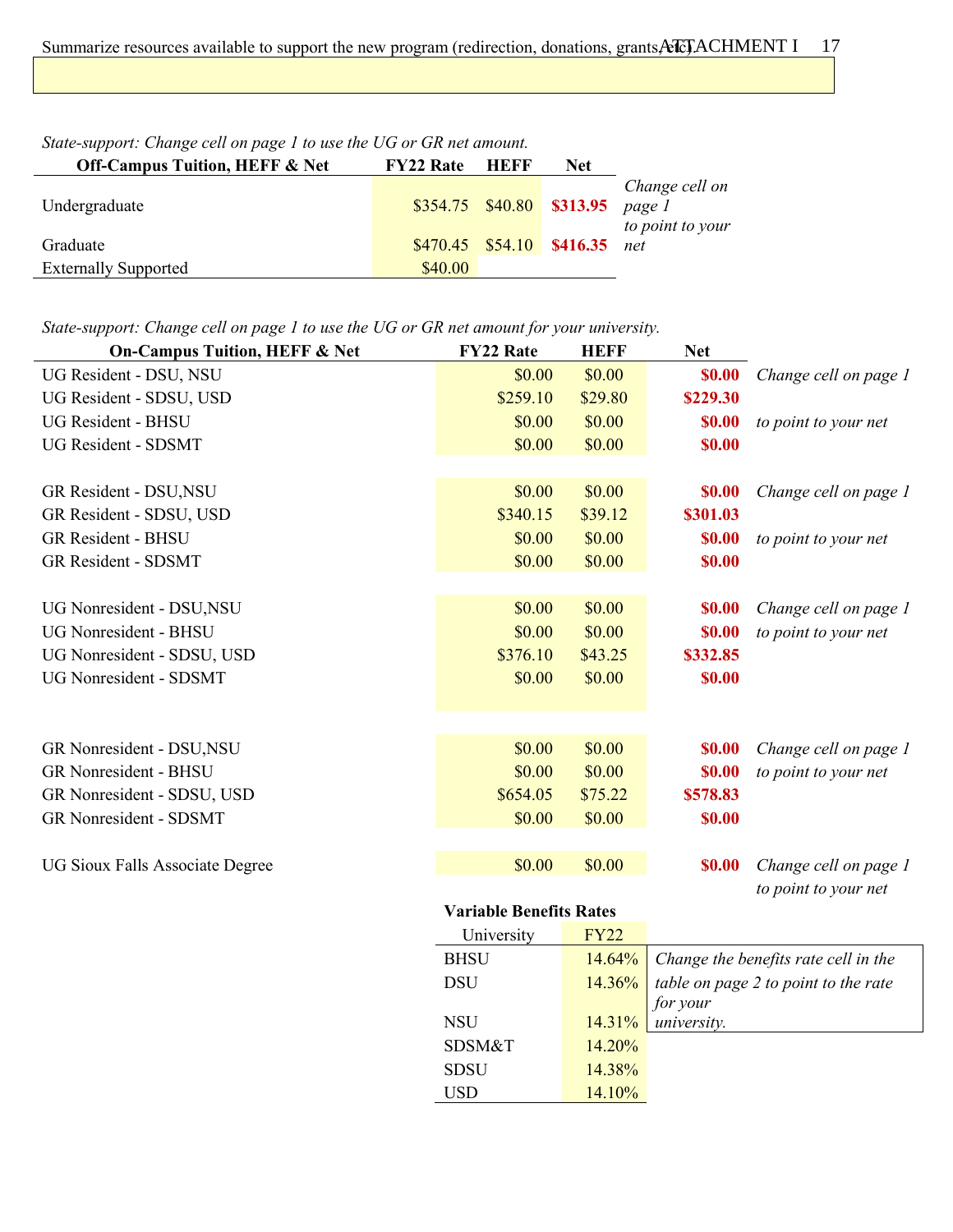Dear Bruce,

 I am writing in support of the possible Music Technology degree that you described to me in our communications today.

 The Monument is a complex of sports, entertainment, and convention venues. As part of our property, we have large convention facilities, a proper theater, and multiple arenas including our new Summit Arena that was a \$130M project and opened just 3 weeks ago.

 On the music production side of the major, we currently employ one production manager and two production techs, all of which need education/experience in the areas that you described. Currently, if we were to replace one of these positions we know we would have to hire from outside the state or hire and train them up ourselves, as we have always done. It is difficult to find people with the education and/or experience that we need in South Dakota.

 This production team is a growing department. Not only the addition of our new arena has us currently re-evaluating our own needs, we are also intending to grow our convention production as our convention business is booming in Rapid City. This would take an investment in more equipment and more personnel.

 We work with IATSE Stagehand Union for part time sound, video, and lighting engineers. 3 years ago we renegotiated with the Union to have the training of these engineers as our responsibility and at our cost. The reason we did that was because the qualified techs left in this group were past retirement age, and no effort to recruit and educate the next generation. We have slow growth in these areas that now benefit the entire region, as these part time techs also work the Sturgis Motorcycle Rally, The Deadwood Mountain Grand event Center, the Pennington County Fair, and many rodeos in the community. I know this is also an issue in Sioux Falls.

this is also an issue in Sioux Falls.<br>There are a few production companies that we can turn to in our region, however most cannot handle some of the more professional events that we do. So we often go to Minneapolis or Denver to find the equipment and expertise that we need. This is not cost effective for many of the events that we host. I see a need for growth there, and know it is also needed in Sioux Falls.

 On the Marketing and Business side of the major, we do have a small marketing department handling very large projects. We do not have any techs on our team and have to rely on outside agencies. This is another area we could internally expand in, but more importantly the outside agencies in the area cannot always produce the professional level that we or our events are looking for. Again we often have to go to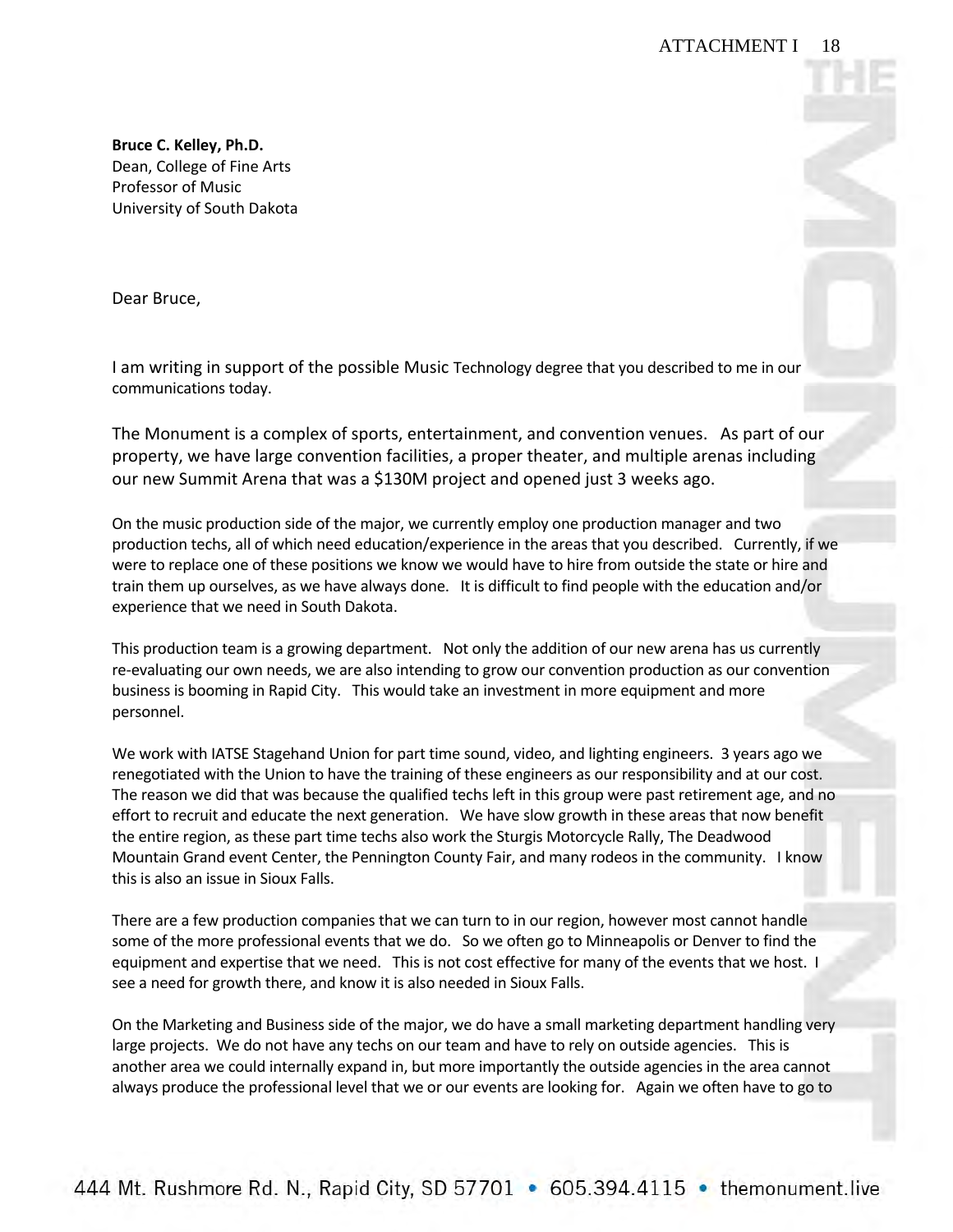Denver or Minneapolis to find that level of professional production management, equipment and tech expertise.

 The degree that was explained to me would also be beneficial for our current positions in marketing management.

It seems to me the field of production, commercialization and technology is a fast growing and constantly changing in tech development. I would only expect further growth and demand in these areas. I personally feel that our region is already behind.

 As my final thought: at one time the Black Hills could boast on a lot of industrial film, commercial work, and Hollywood movies on location here. This is a business that our facilities could expend into so of course I have looked into it. I have asked current leaders in our tourism community, business community and others who have worked on those projects in the late 80s and early 90s of why do we not attract of that kind of business in the area now. The answer is consistently that we do not have the local techs and expertise that these productions rely on when producing in our region.

I support any effort to increase regional music, video, and lighting techs and the businesses that go with it.

Thank you for involving me in this discussion.

Sincerely,

 Rapid City, SD Craig Baltzer Executive Director The Monument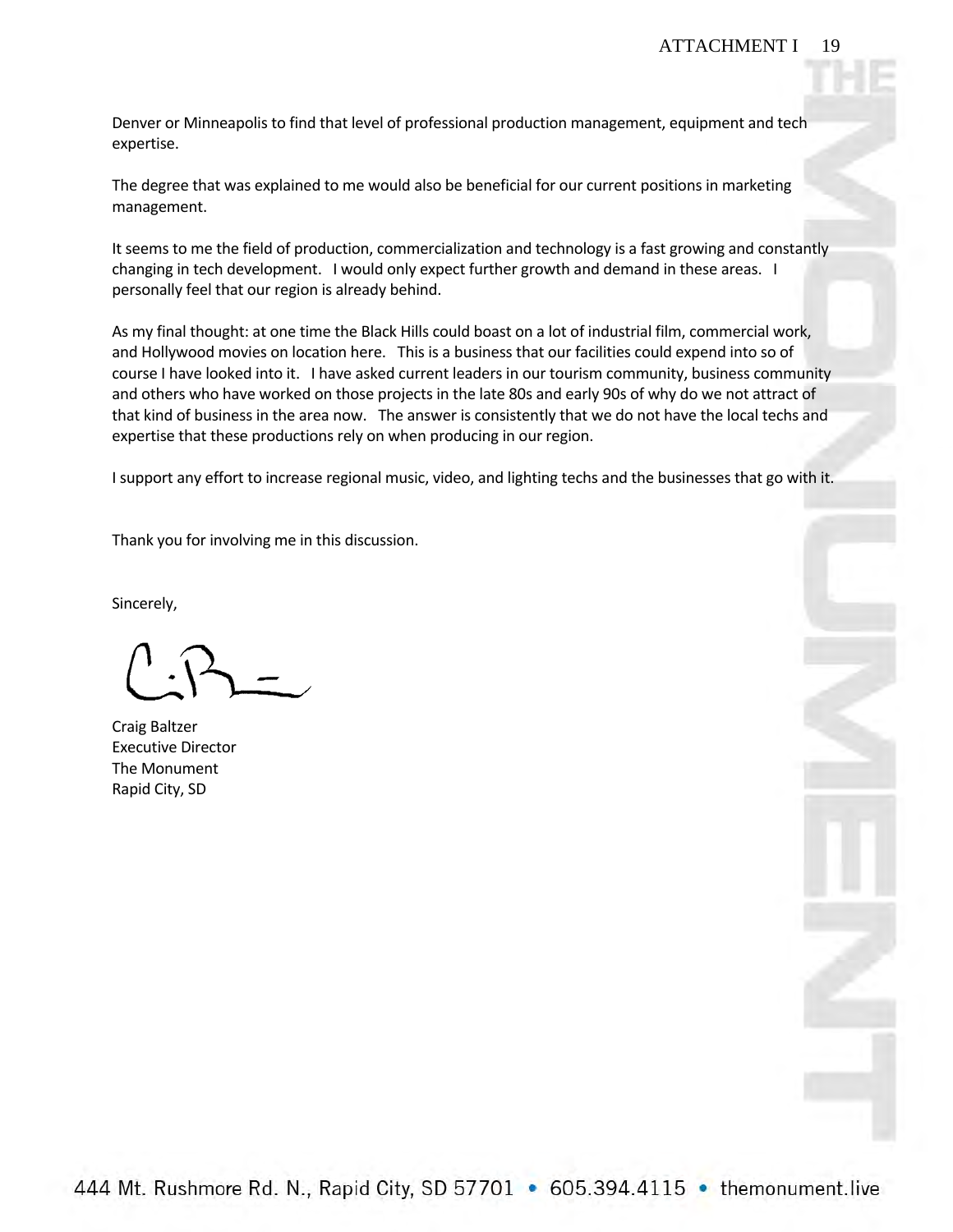

1000 South Sycamore Ave • Sioux Falls, SD 57110 • celebrate.church

December 10, 2021

Dr. Bruce Kelley Dean, College of Fine Arts University of South Dakota

Dr. Kelley,

I can't say how exciting this is for me that you are considering a new degree for Music Technology. Being a Worship Pastor for the last 20 years I have seen first hand the growing need for qualified people in this field. The church, as we have known it to be up to now, will not sustain long term if we do not learn how to best connect with people and where they are at today. Simply put, technology in the church is a must if we want to be effective in today's world. For those churches who make this decision to embrace technology, they will be needing plenty of qualified staff to handle the growing needs within their congregations. The area of technology within churches pertaining to music and creative has grown to new heights in recent years, especially with needs in live-streaming, broadcasting, video (live and post production), social media needs, etc. I'm so grateful for your interest in adding this degree and for your investment in passionate and educated people for future hires within the ministry.

Sincerely,

Chris Fickel

Chris Fickel Worship Pastor Celebrate Community Church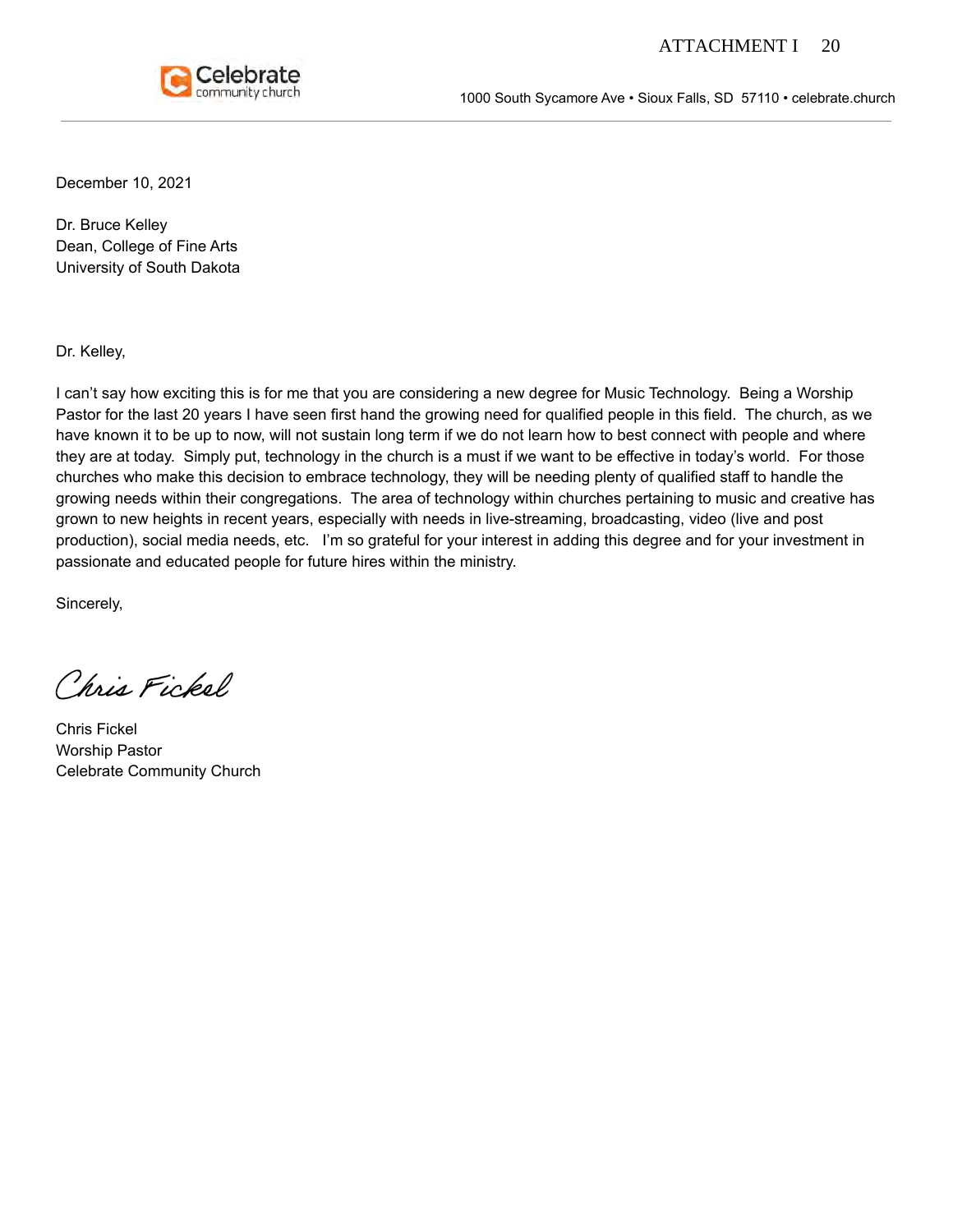

Grand Forks, ND | Sioux Falls, SD<br>800-437-1755 | 800-568-2508

12-6-2021

 Dean, College of Fine Arts University of South Dakota Dr. Bruce Kelley

Dear Dr. Kelley,

 I am writing in support of the proposed degree in Music Technology. As a music retailer serving the upper Midwest, we have frequent interaction with public and private school music faculty that are challenged by both their own limitations regarding this specialty field as well as helping their students find a career in music that is outside of education.

 The music industry is far more than teaching and performance. I am often approached about the "business" of music and what that career path might entail. It is difficult to advise as the needs are so varied, but ultimately, the changing landscape of music production, recording, sound reinforce, and social media are driving the need for programs such as being considered by the University of South Dakota. Popular culture would imply that "learning on one's own" or "learning on the job" are sufficient. This conjecture is certainly rare in the real world.

 I applaud the forward thinking of the University to maximize existing programs and offer specific courses to address this critical area of Music Business.

Best Wishes as you move forward!

Sincerely,

 Don Langlie, President Popplers Music, Inc.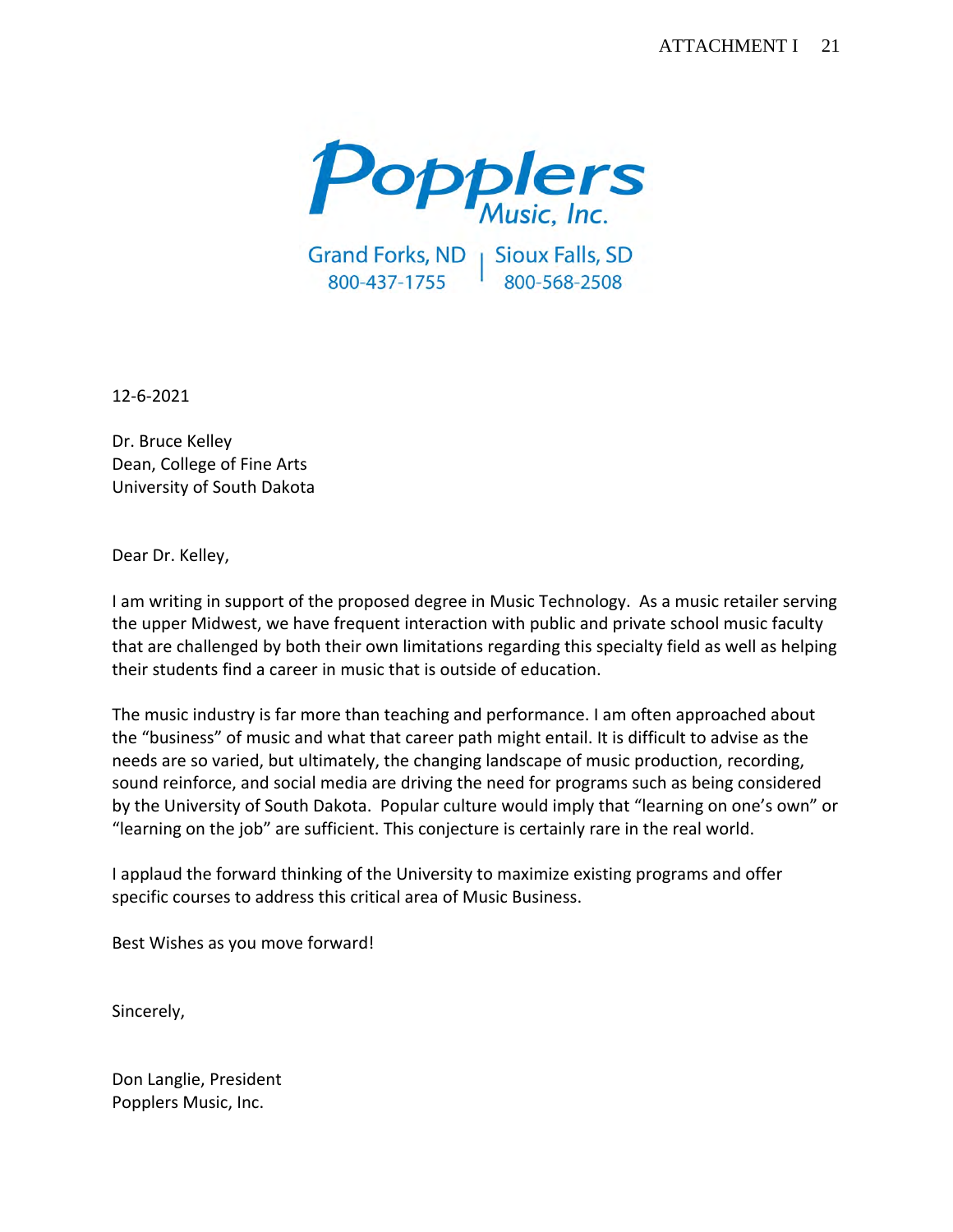

**TIM SAVONA** 

 Tyson Events Center & Orpheum Theatre 401 Gordon Drive Sioux City, IA 51101 O: 712-279-4817 Tim.Savona@spectraxp.com General Manager, Spectra Venue Management

November 22, 2021

 Dean, College of Fine Arts University of South Dakota Bruce Kelley

Dear Mr. Kelley,

 I am writing to share my support and excitement of your potential new degree relating to Music Technology. Our industry is always searching for additional talent to support the ever growing and popular entertainment business. The scope as you have lined out covers many facets of our industry and would provide a plethora of knowledge and ready bodies across many fields.

knowledge and ready bodies across many fields.<br>The industry relies on many layers of skilled individuals, whether that be local venue staff, union and non-union stagehands, local or regional production companies, audio/video/lighting techs, 'roadies' who work tours on a regional and national scale, and much more. There are thousands upon thousands of jobs that would benefit from something like this.

 We commend you for your vision and we look forward to seeing this come to fruition. I have no doubt the opportunities for these students would be a plenty.

Kind Regards,

TIM SAVONA General Manager

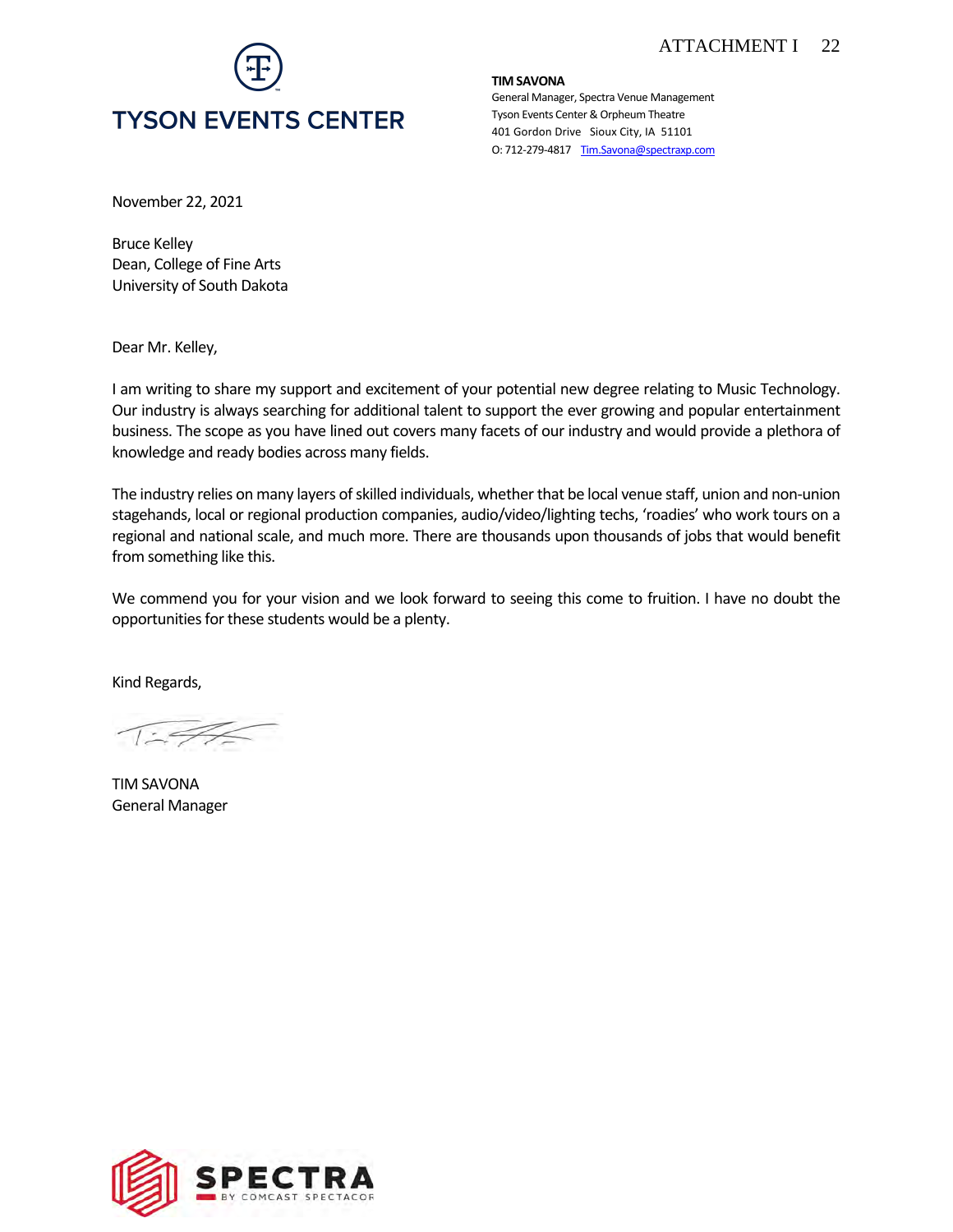# **Program Overview**

Music Technology

Emsi Q4 2021 Data Set

November 2021

South Dakota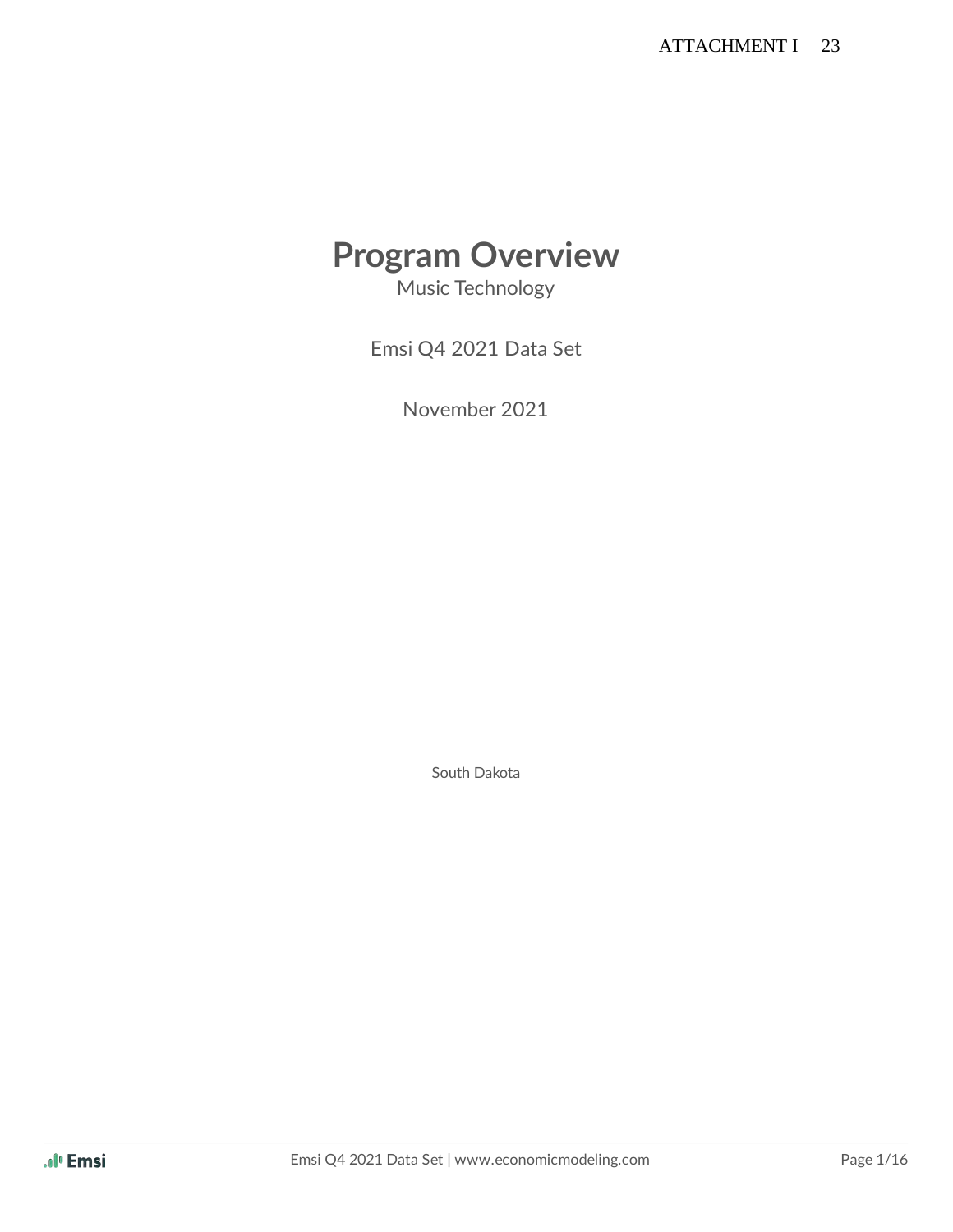# **Parameters**

#### **Programs:**

| Code                 | Description                                 |      |              |
|----------------------|---------------------------------------------|------|--------------|
| 50.0913              | Music Technology                            |      |              |
| Regions:             |                                             |      |              |
| Code                 | Description                                 | Code | Description  |
| 19                   | lowa                                        | 31   | Nebraska     |
| 27                   | Minnesota                                   | 46   | South Dakota |
| Education Level: Any |                                             |      |              |
|                      | Tuition Type: Tuition & Fees                |      |              |
|                      | Graduate Status: Undergraduate              |      |              |
| Residency: In-State  |                                             |      |              |
|                      | Completions Year: 2020                      |      |              |
|                      | Jobs Timeframe: 2020 - 2021                 |      |              |
|                      | Job Postings Timeframe: Sep 2016 - Dec 2020 |      |              |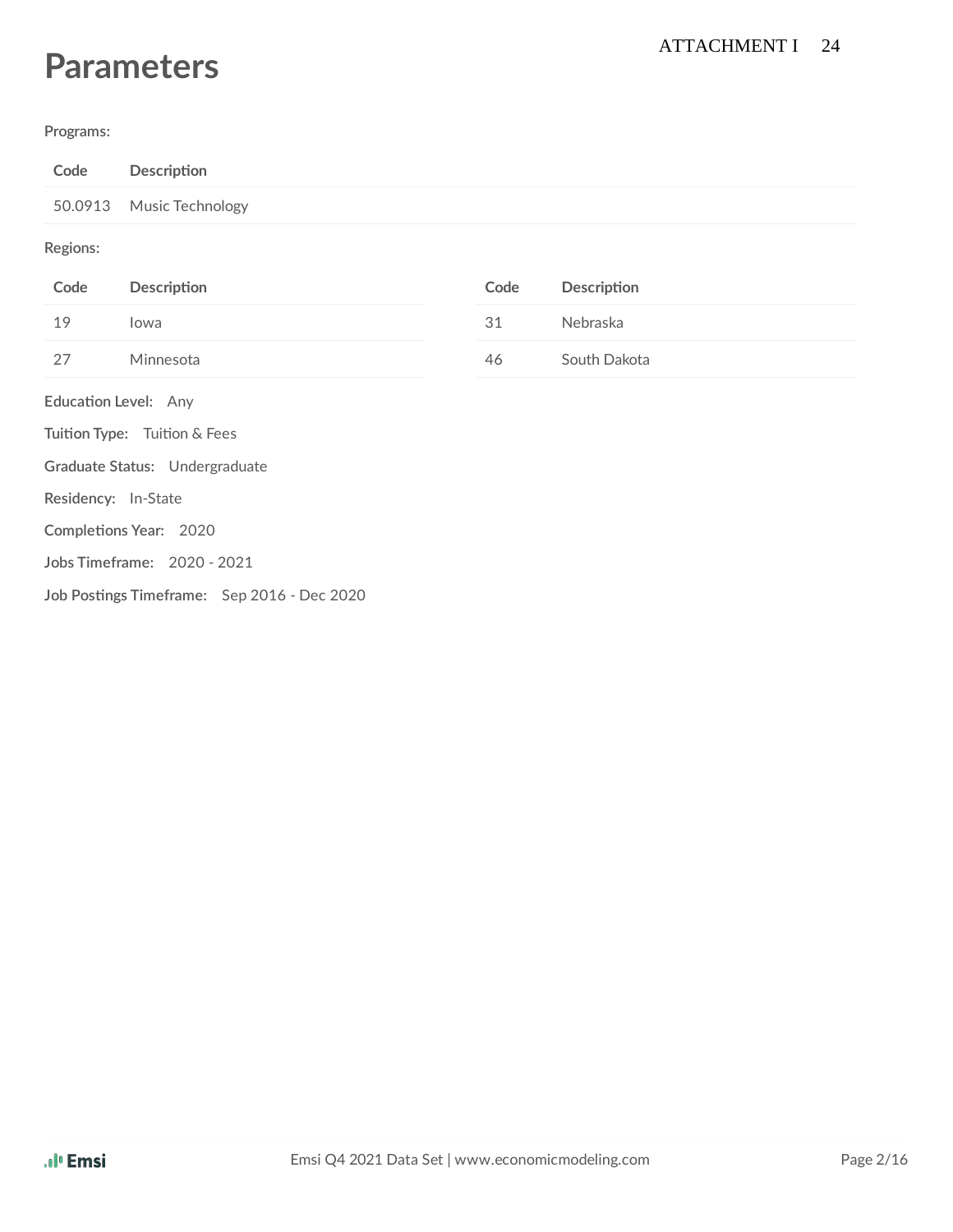### ATTACHMENT I 25

# **Program Overview**



|                                  | <b>Completions</b><br>(2020) | %<br><b>Completions</b> | <b>Institutions</b><br>(2020) | %<br><b>Institutions</b> |
|----------------------------------|------------------------------|-------------------------|-------------------------------|--------------------------|
| All Programs                     | 5                            | 100%                    | 3                             | 100%                     |
| Distance Offered<br>Programs     | $\Omega$                     | 0%                      |                               | 0%                       |
| Non-Distance Offered<br>Programs | 5                            | 100%                    | 3                             | 100%                     |

# **Completions** by Institution

| <b>Institution</b>                        | <b>Completions</b><br>(2020) | Growth % YOY<br>(2020) | <b>Market Share</b><br>(2020) | <b>IPEDS</b><br>Tuition &<br>Fees<br>(2020) |
|-------------------------------------------|------------------------------|------------------------|-------------------------------|---------------------------------------------|
| Buena Vista University                    | 3                            | 50.0%                  | 60.0%                         | \$36,426                                    |
| University of Northern Iowa               |                              | 0.0%                   | 20.0%                         | \$8,938                                     |
| Rochester Community and Technical College |                              | 0.0%                   | 20.0%                         | \$5,252                                     |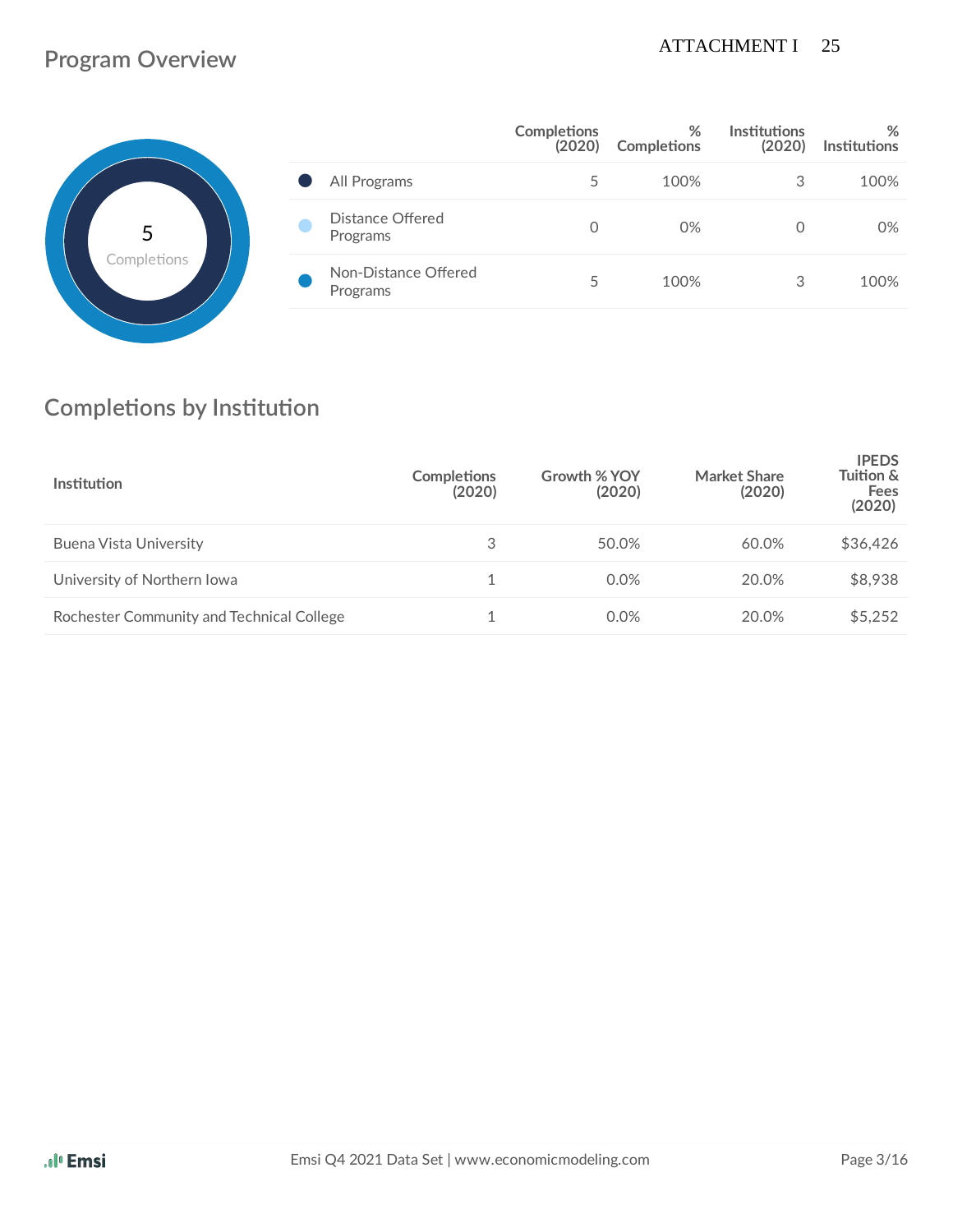# **Regional Trends**



# **Regional Completions by Award Level**

| <b>Award Level</b>                                    | <b>Completions</b><br>(2020) | Percent |  |
|-------------------------------------------------------|------------------------------|---------|--|
| Award of less than 1 academic year                    | 1                            | 20.0%   |  |
| <b>Bachelor's Degree</b>                              | $\overline{4}$               | 80.0%   |  |
| Award of at least 1 but less than 2<br>academic years | $\Omega$                     | 0.0%    |  |
| <b>Associate's Degree</b>                             | $\circ$                      | 0.0%    |  |
| Award of at least 2 but less than 4<br>academic years | $\mathbf{0}$                 | 0.0%    |  |
| Postbaccalaureate certificate                         | $\mathbf{0}$                 | 0.0%    |  |
| Master's Degree                                       | $\circ$                      | 0.0%    |  |
| Post-masters certificate                              | $\mathbf 0$                  | 0.0%    |  |
| Doctor's Degree                                       | 0                            | 0.0%    |  |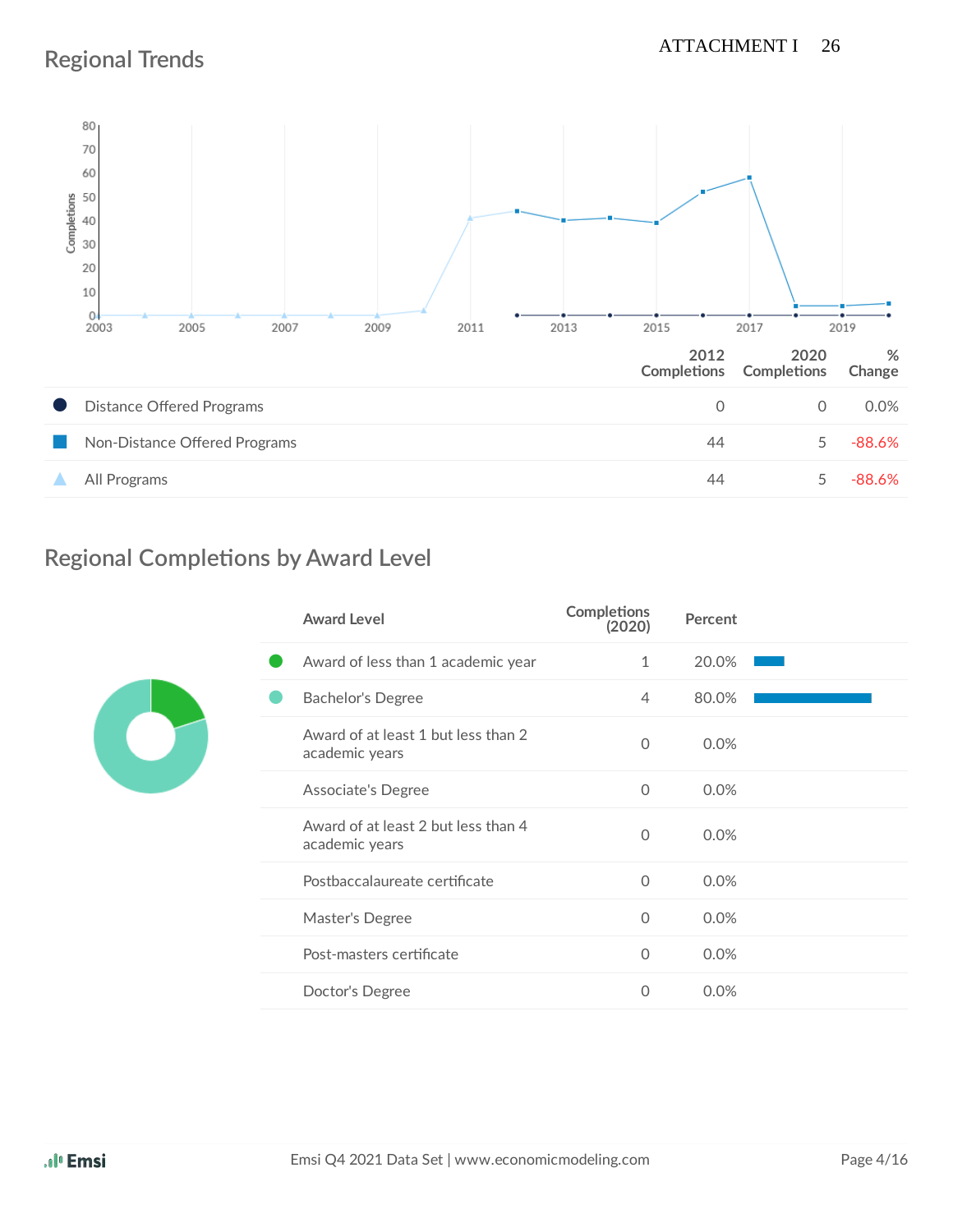# 1,960

**Programs** (2020) **Completions** (2020)

| <b>CIP Code</b> | Program                                                 | <b>Completions (2020)</b> |
|-----------------|---------------------------------------------------------|---------------------------|
| 50.0901         | Music, General                                          | 607                       |
| 50.0501         | Drama and Dramatics/Theatre Arts, General               | 444                       |
| 13.1312         | Music Teacher Education                                 | 307                       |
| 10.0203         | Recording Arts Technology/Technician                    | 120                       |
| 50.0401         | Design and Visual Communications, General               | 119                       |
| 50.0903         | Music Performance, General                              | 103                       |
| 10.0202         | Radio and Television Broadcasting Technology/Technician | 48                        |
| 50.1003         | Music Management                                        | 29                        |
| 50.0506         | Acting                                                  | 27                        |
| 09.0799         | Radio, Television, and Digital Communication, Other     | 20                        |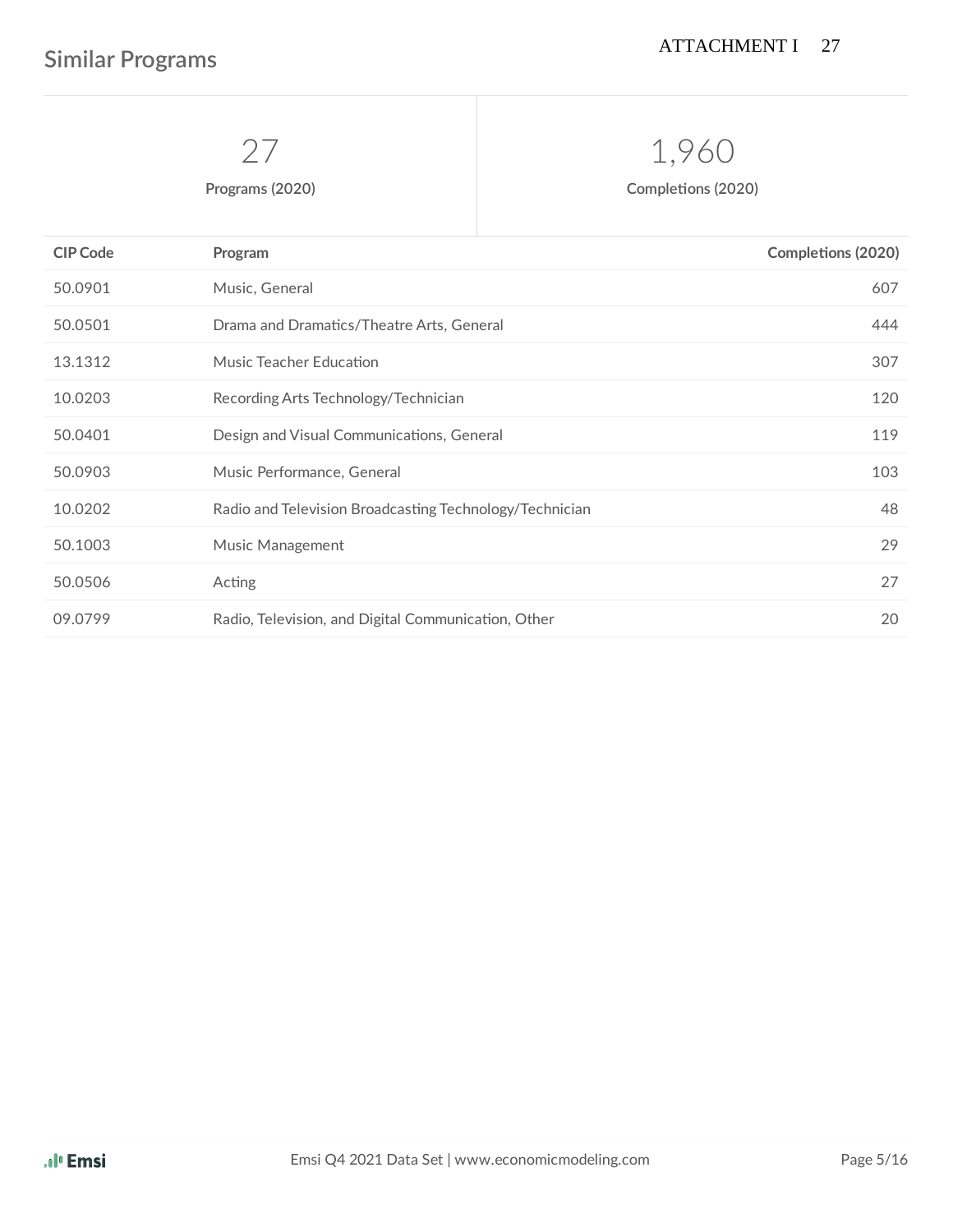# **Target Occupations**

| Jobs (2020)<br>20% below National average | $+1.5%$<br>% Change (2020-2021)<br>Nation: +1.5% |                           | \$22.22/hr<br>\$46.2K/yr<br><b>Median Earnings</b><br>Nation: \$23.39/hr;<br>\$48.7K/yr |                         | <b>Annual Openings</b>             |  |
|-------------------------------------------|--------------------------------------------------|---------------------------|-----------------------------------------------------------------------------------------|-------------------------|------------------------------------|--|
|                                           |                                                  |                           |                                                                                         |                         |                                    |  |
| Occupation                                | 2020<br>Jobs                                     | Annual<br><b>Openings</b> | <b>Median</b><br><b>Earnings</b>                                                        | Growth (2020 -<br>2021) | <b>Location Quotient</b><br>(2020) |  |
| Audio and Video Technicians               | 2,301                                            | 275                       | \$21.54/hr                                                                              | $+1.69%$                | 0.74                               |  |
| Music Directors and<br>Composers          | 2,004                                            | 260                       | \$22.15/hr                                                                              | $+1.10%$                | 0.90                               |  |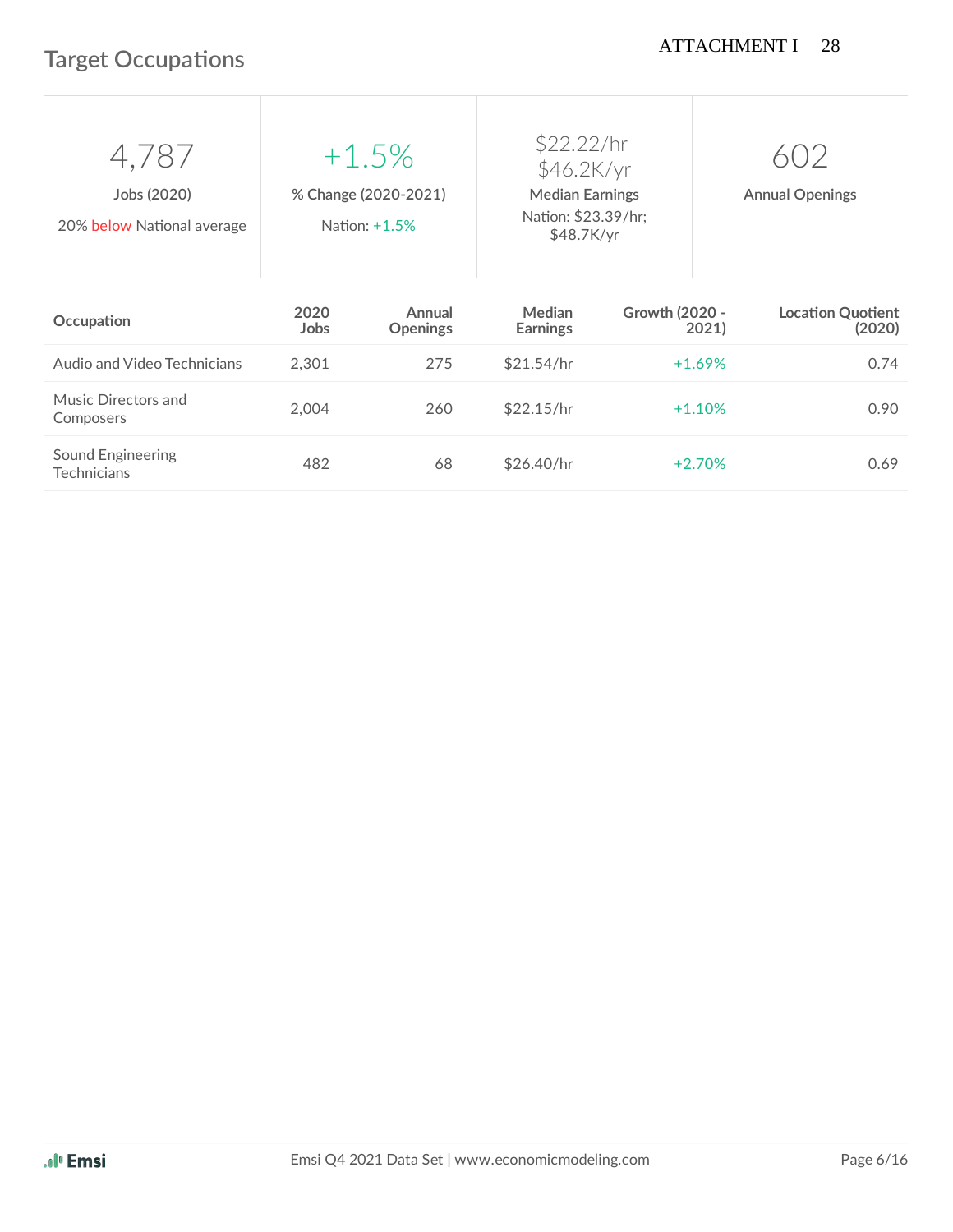### ATTACHMENT I 29

### **Growth**

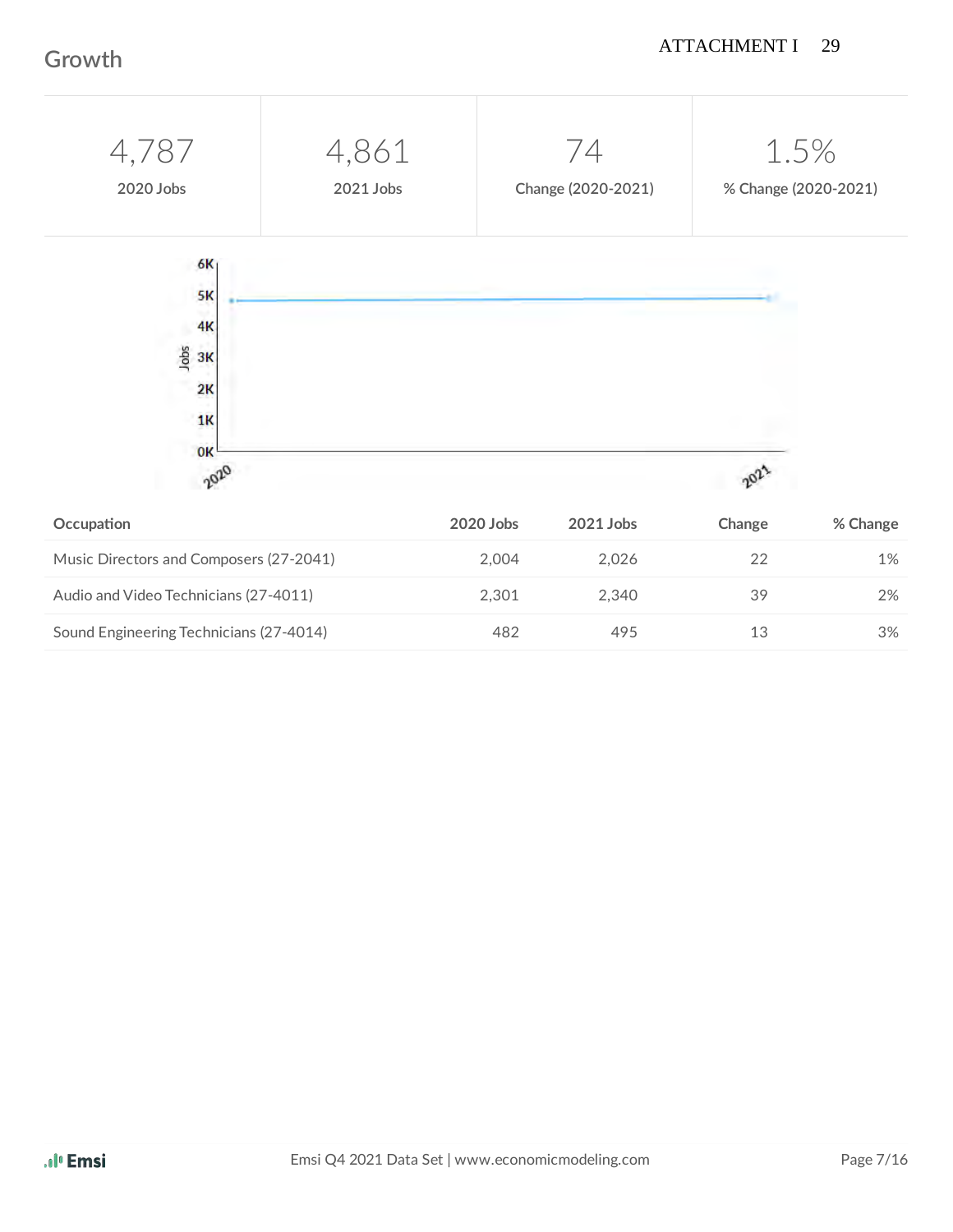

| Sound Engineering Technicians (27-4014) | \$19.61 | \$26.40 | \$34.20 |
|-----------------------------------------|---------|---------|---------|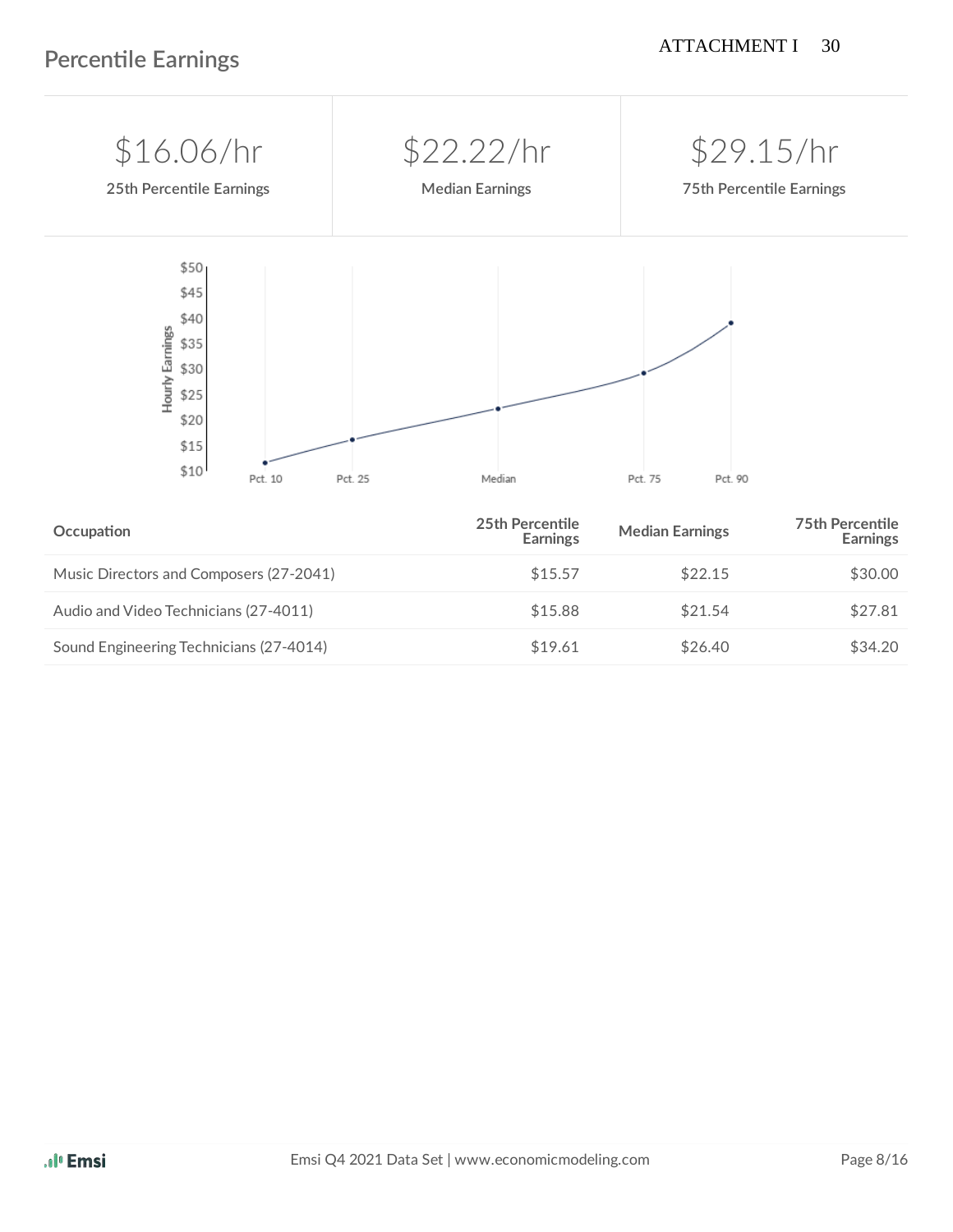### **Job Postings Summary**

| 1998-                                          | 3 : 1                                      | 32 days                                                     |
|------------------------------------------------|--------------------------------------------|-------------------------------------------------------------|
| <b>Unique Postings</b><br>9,458 Total Postings | Posting Intensity<br>Regional Average: 4:1 | <b>Median Posting Duration</b><br>Regional Average: 30 days |

There were 9,458 total job postings for your selection from September 2016 to December 2020, of which 2,998 were unique. These numbers give us a Posting Intensity of 3-to-1, meaning that for every 3 postings there is 1 unique job posting.

This is close to the Posting Intensity for all other occupations and companies in the region (4-to-1), indicating that they are putting average effort toward hiring for this position.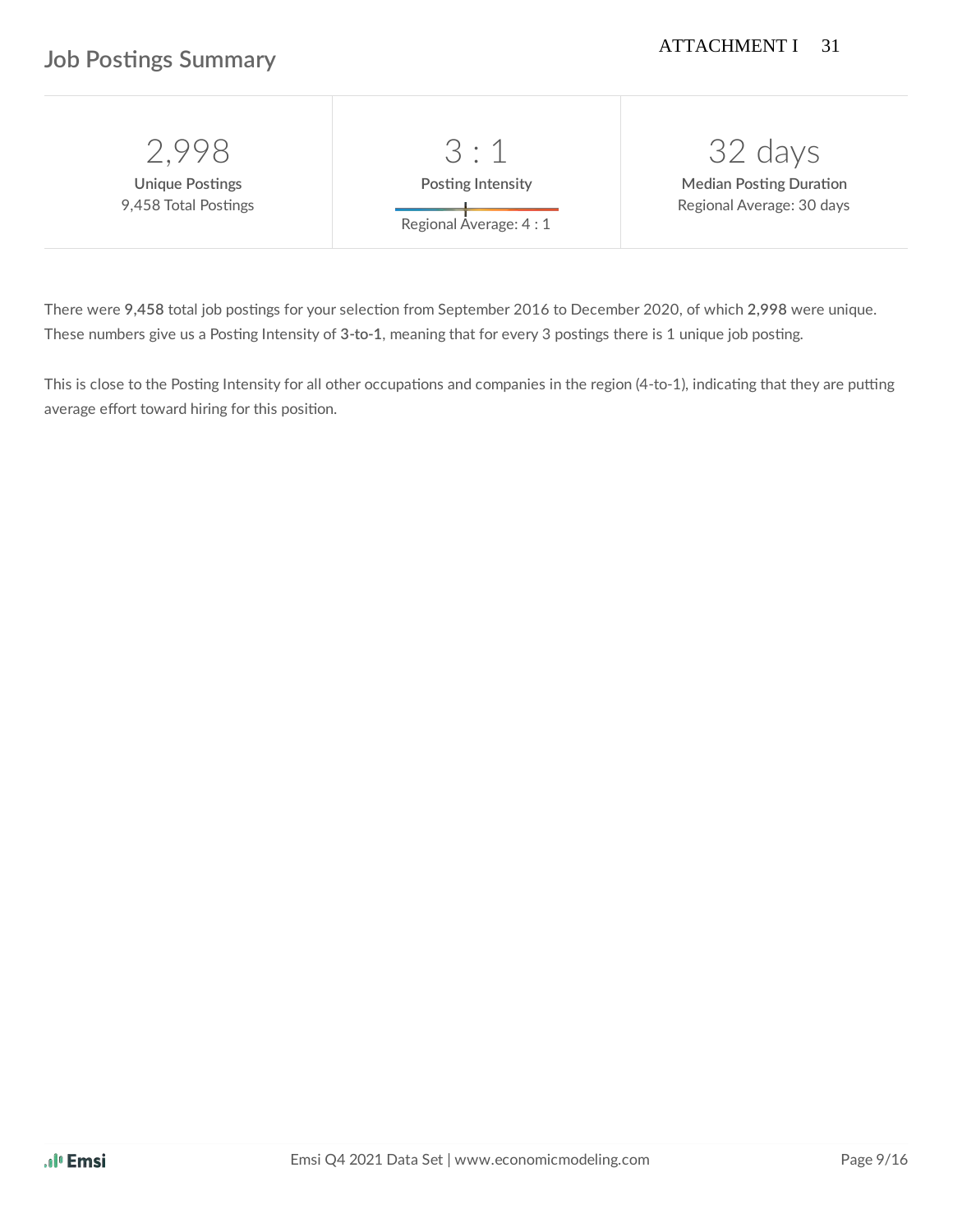164 295

 **Avg. Monthly Posngs (Sep 2016 - Dec 2020) Avg. Monthly Hires (Sep 2016 - Dec 2020)**

In an average month, there were 164 active job postings for 3 Occupations, and 295 actually hired. This means there were approximately 2 hires for 3 Occupations for every 1 unique job posting.



| Occupation                    | Avg Monthly Postings (Sep 2016 - Dec 2020) | Avg Monthly Hires (Sep 2016 - Dec 2020) |
|-------------------------------|--------------------------------------------|-----------------------------------------|
| Audio and Video Technicians   | 138                                        | 173                                     |
| Music Directors and Composers | 23                                         | 91                                      |
| Sound Engineering Technicians |                                            | 31                                      |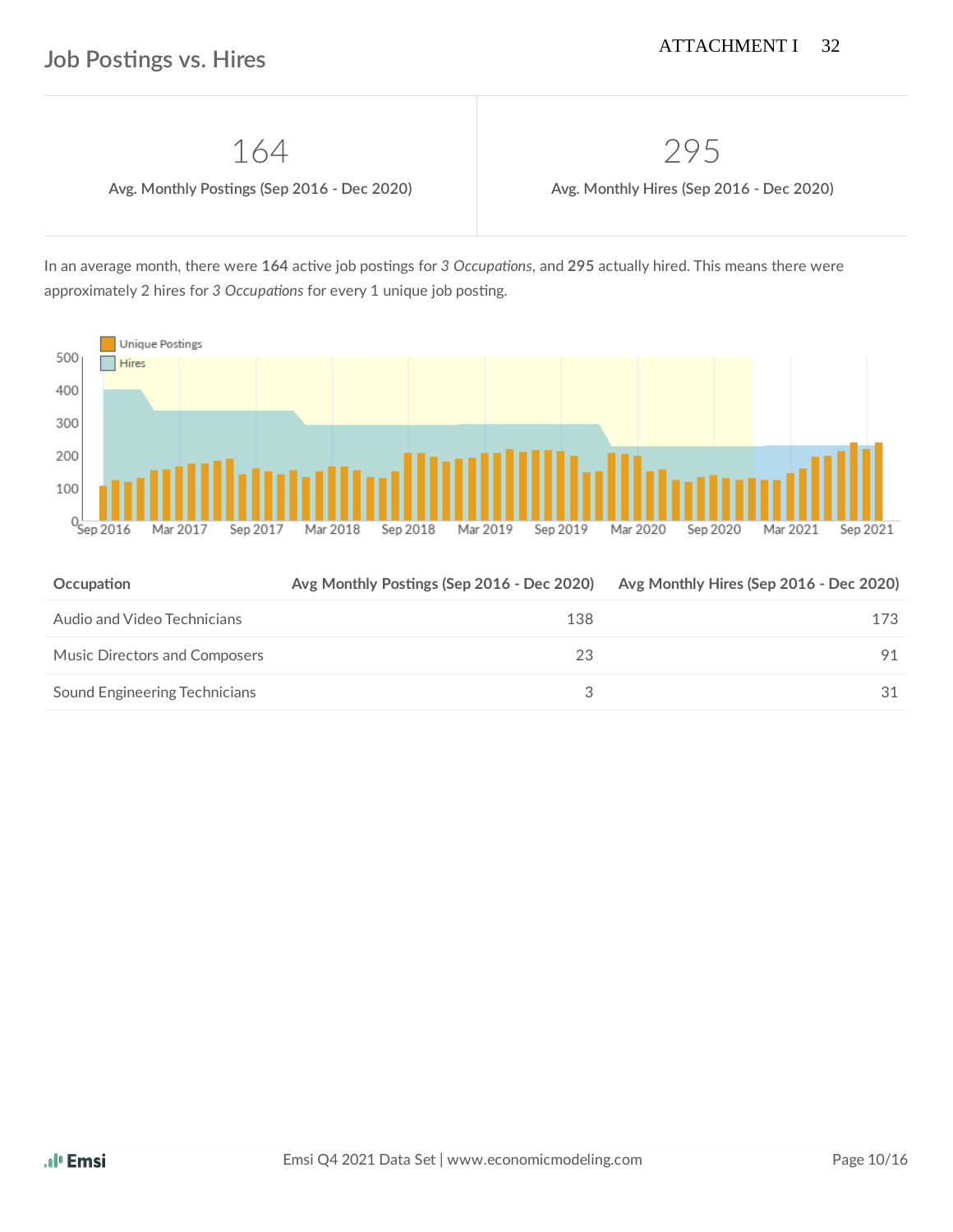## **Top Companies Posting**

### ATTACHMENT I 33

| Company                                          | Total/Unique (Sep 2016 - Dec<br>2020) | <b>Posting Intensity</b> | <b>Median</b><br>Posting<br><b>Duration</b> |
|--------------------------------------------------|---------------------------------------|--------------------------|---------------------------------------------|
| The Archdiocese of Saint Paul and<br>Minneapolis | 104/82                                | 1:1                      | 34 days                                     |
| Psav                                             | 288/62                                | 5:1                      | 37 days                                     |
| <b>AVI Systems</b>                               | 102/38                                | 3:1                      | 31 days                                     |
| Lawrence Livermore National Laboratory           | 132/37                                | 4:1                      | 21 days                                     |
| Freeman                                          | 115/34                                | 3:1                      | 41 days                                     |
| AVI-Spl, Inc.                                    | 129/33                                | 4:1                      | 54 days                                     |
| Lake Mystic Hotel Casino                         | 130/29                                | 4:1                      | 49 days                                     |
| United States Department of the Army             | 35/28                                 | 1:1                      | 141 days                                    |
| University of Nebraska                           | 66 / 28                               | 2:1                      | 36 days                                     |
| Skc, Inc.                                        | 68/26                                 | 3:1                      | 103 days                                    |

### **Top Posted Job Titles**

| <b>Job Title</b>                    | <b>Total/Unique (Sep 2016 - Dec 2020)</b> | <b>Posting Intensity</b> | Median<br><b>Posting</b><br><b>Duration</b> |
|-------------------------------------|-------------------------------------------|--------------------------|---------------------------------------------|
| <b>Audiovisual Technicians</b>      | 1,550 / 439                               | 4:1                      | 32 days                                     |
| Videographers                       | 441 / 166                                 | 3:1                      | 27 days                                     |
| <b>Audio Visual Managers</b>        | 310/90                                    | 3:1                      | 35 days                                     |
| <b>Audiovisual Specialists</b>      | 330/79                                    | 4:1                      | 34 days                                     |
| <b>Lighting Technicians</b>         | 160/71                                    | 2:1                      | 37 days                                     |
| Installation Technicians            | 213/68                                    | 3:1                      | 44 days                                     |
| <b>Video Production Specialists</b> | 187/53                                    | 4:1                      | 28 days                                     |
| <b>Production Specialists</b>       | 174/52                                    | 3:1                      | 21 days                                     |
| <b>Choir Directors</b>              | 99/50                                     | 2:1                      | 20 days                                     |
| Directors of Music Arts             | 69/45                                     | 2:1                      | 46 days                                     |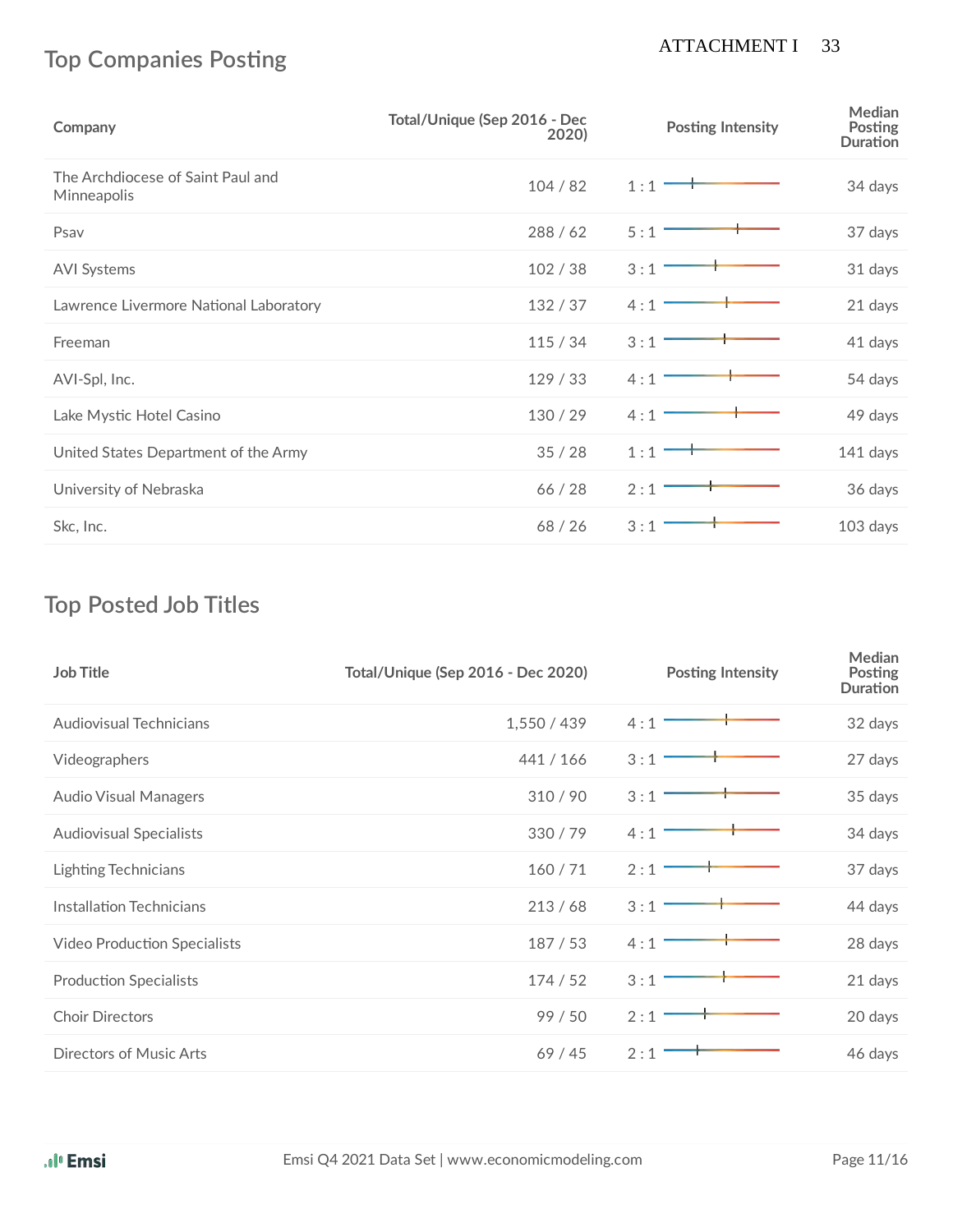The following provides insight into the supply and demand of relevant skills by comparing the frequency of skills present in job ATTACHMENT I 34postings against skills present in today's workforce. Along with Emsi's job posting analytics, this comparison leverages Emsi's dataset of more than 100M online resumés and profiles. All resumés and profiles used in these comparisons have been updated within the last three years.

 *\*The skills associated with workforce profiles represent workers of all educaon and experience levels.*

# **Top Hard Skills**



# **Top Hard Skills**

| <b>Skill</b>           | <b>Frequency</b><br>in Postings | Postings with Skill / Total<br>Postings (Sep 2016 - Dec<br>2020) | <b>Frequency</b><br>in Profiles | <b>Profiles with Skill / Total</b><br>Profiles (2019 - 2021) |
|------------------------|---------------------------------|------------------------------------------------------------------|---------------------------------|--------------------------------------------------------------|
| Video Production       | 13%                             | 390 / 2,998                                                      | 11%                             | 385 / 3,385                                                  |
| Control Systems        | 11%                             | 316 / 2,998                                                      | 0%                              | 6/3,385                                                      |
| Crestron (A/V Systems) | 7%                              | 206 / 2,998                                                      | 1%                              | 19 / 3,385                                                   |
| Post-Production        | 7%                              | 200 / 2.998                                                      | 4%                              | 143 / 3,385                                                  |
| Adobe After Effects    | 6%                              | 168 / 2,998                                                      | 3%                              | 89 / 3,385                                                   |
| Adobe Premiere Pro     | 5%                              | 159 / 2,998                                                      | 3%                              | 107 / 3,385                                                  |
| Photography            | 5%                              | 156 / 2,998                                                      | 7%                              | 246 / 3,385                                                  |
| Videography            | 5%                              | 155/2,998                                                        | 6%                              | 199 / 3,385                                                  |
|                        |                                 |                                                                  |                                 |                                                              |

Emsi Q4 2021 Data Set | www.economicmodeling.com Page 12/16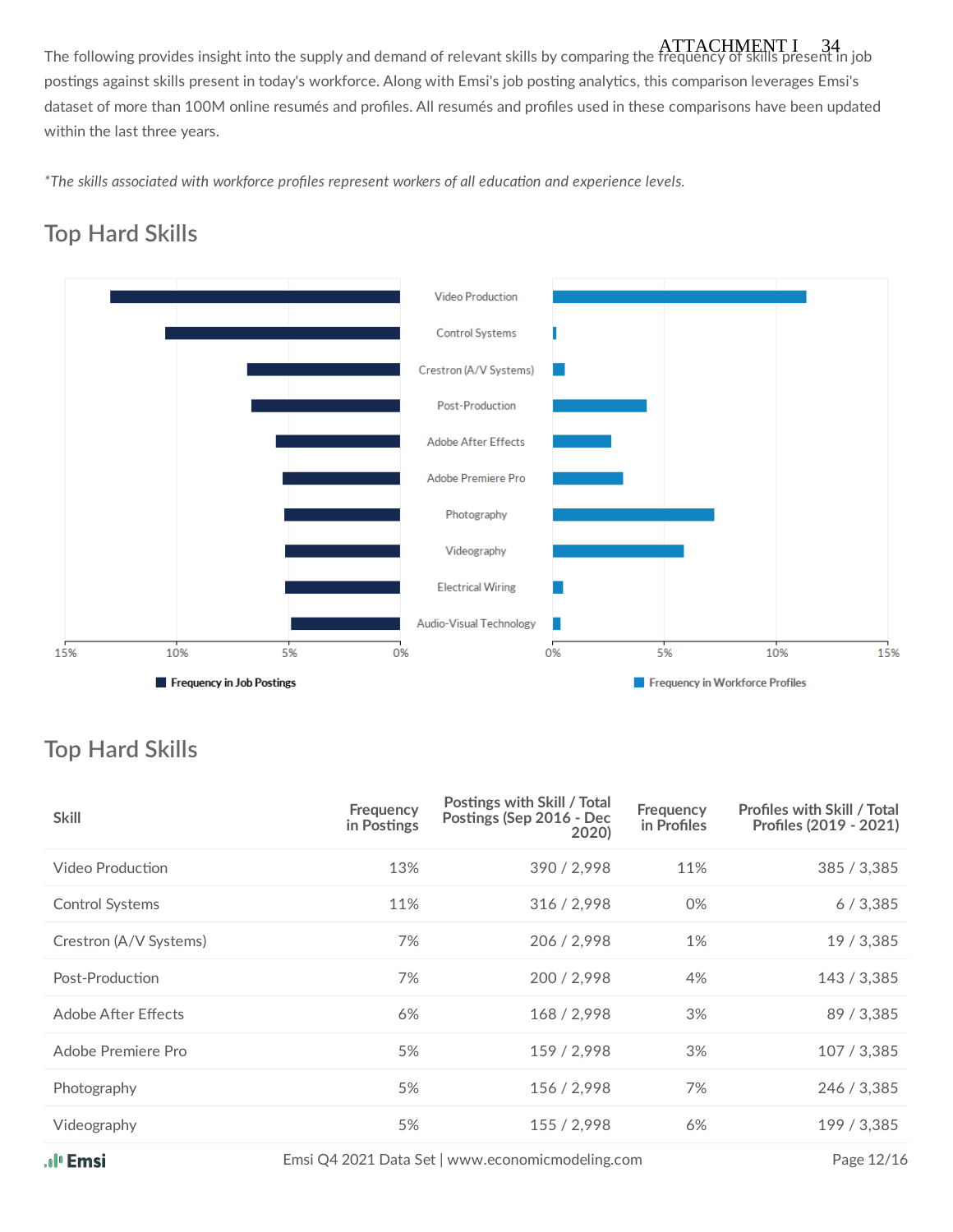### ATTACHMENT I 35

| <b>Electrical Wiring</b> | 5% | 155 / 2.998 | 0% | 16/3,385   |
|--------------------------|----|-------------|----|------------|
| Audio-Visual Technology  | 5% | 147 / 2.998 | 0% | 13 / 3,385 |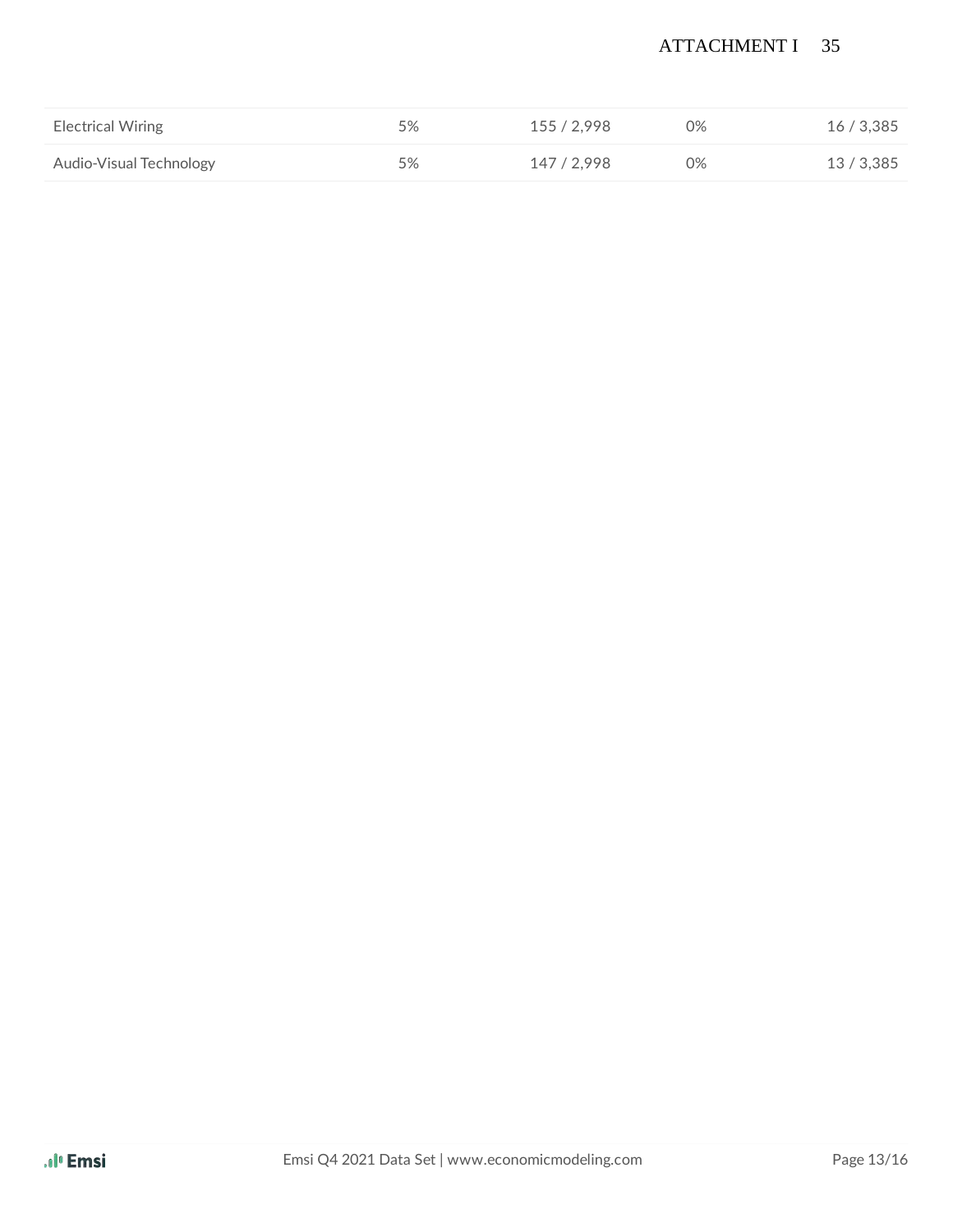### ATTACHMENT I 36

### **Top Common Skills**



# **Top Common Skills**

| <b>Skill</b>                      | Frequency<br>in Postings | Postings with Skill / Total<br>Postings (Sep 2016 - Dec<br>2020) | Frequency<br>in Profiles | <b>Profiles with Skill / Total</b><br>Profiles (2019 - 2021) |
|-----------------------------------|--------------------------|------------------------------------------------------------------|--------------------------|--------------------------------------------------------------|
| Communications                    | 38%                      | 1,129/2,998                                                      | 7%                       | 242 / 3,385                                                  |
| Troubleshooting (Problem Solving) | 23%                      | 698 / 2,998                                                      | 4%                       | 132 / 3,385                                                  |
| <b>Customer Service</b>           | 19%                      | 576 / 2,998                                                      | 16%                      | 531 / 3,385                                                  |
| <b>Valid Driver's License</b>     | 17%                      | 512 / 2,998                                                      | 0%                       | 0/3,385                                                      |
| Editing                           | 15%                      | 464 / 2,998                                                      | 12%                      | 408 / 3,385                                                  |
| Management                        | 15%                      | 463 / 2,998                                                      | 9%                       | 292 / 3,385                                                  |
| Detail Oriented                   | 15%                      | 445 / 2,998                                                      | 1%                       | 24 / 3,385                                                   |
| Operations                        | 15%                      | 435 / 2,998                                                      | 4%                       | 140 / 3,385                                                  |
| Planning                          | 12%                      | 374 / 2,998                                                      | 3%                       | 111 / 3,385                                                  |
| Problem Solving                   | 12%                      | 350 / 2,998                                                      | 2%                       | 60/3,385                                                     |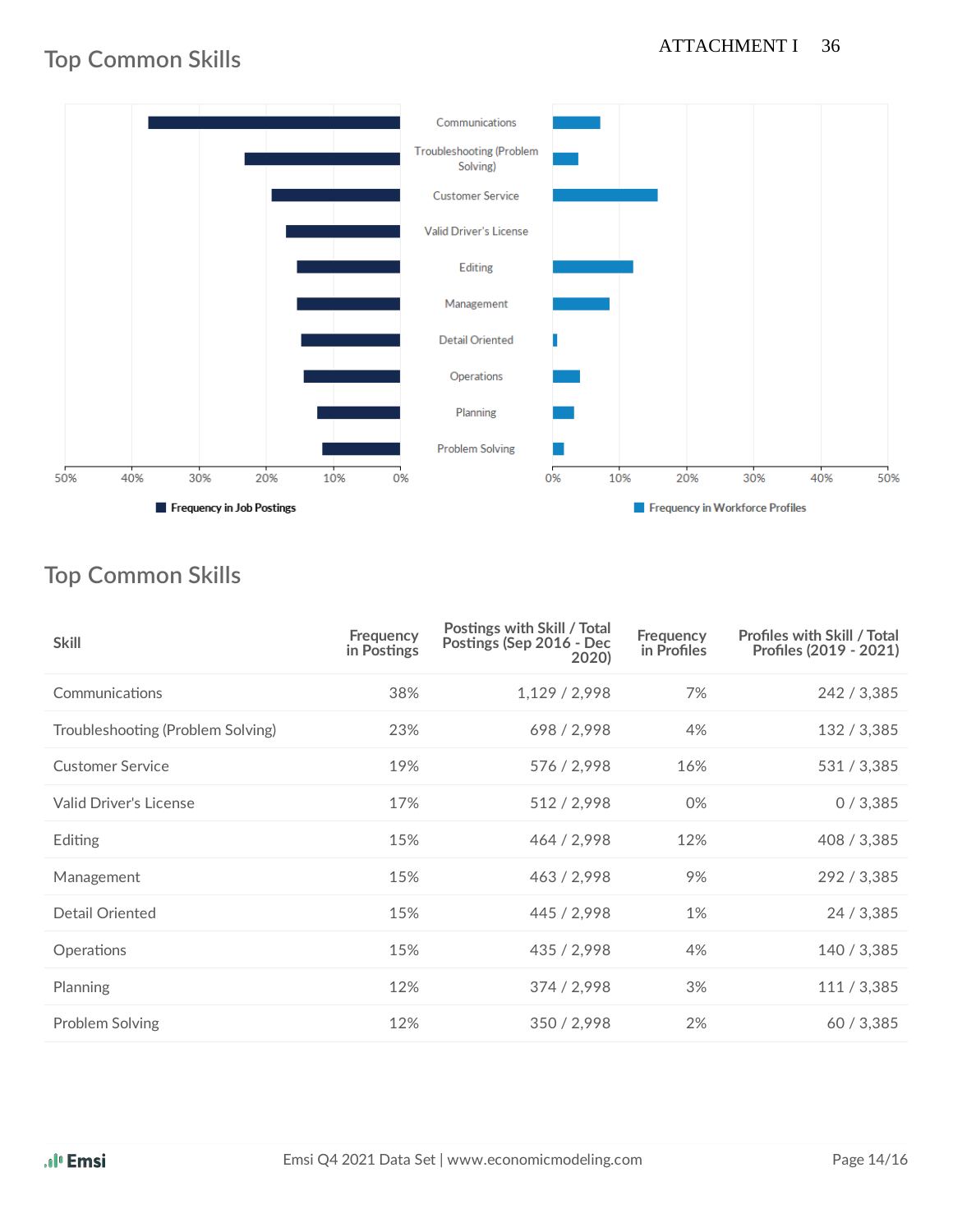# **Top Qualifications**

### ATTACHMENT I 37

| Qualification                                                     | <b>Postings with Qualification</b> |
|-------------------------------------------------------------------|------------------------------------|
| <b>AVIXA Certified Technology Specialist</b>                      | 194                                |
| Top Secret-Sensitive Compartmented Information (TS/SCI Clearance) | 109                                |
| <b>Security Clearance</b>                                         | 96                                 |
| <b>Top Secret Clearance</b>                                       | 76                                 |
| Secret Clearance                                                  | 39                                 |
| <b>IAT Level II Certification</b>                                 | 24                                 |
| CompTIA Security+                                                 | 19                                 |
| Commercial Driver's License (CDL)                                 | 16                                 |
| Cisco Certified Network Associate                                 | 15                                 |
| Microsoft Certified Professional                                  | 10                                 |